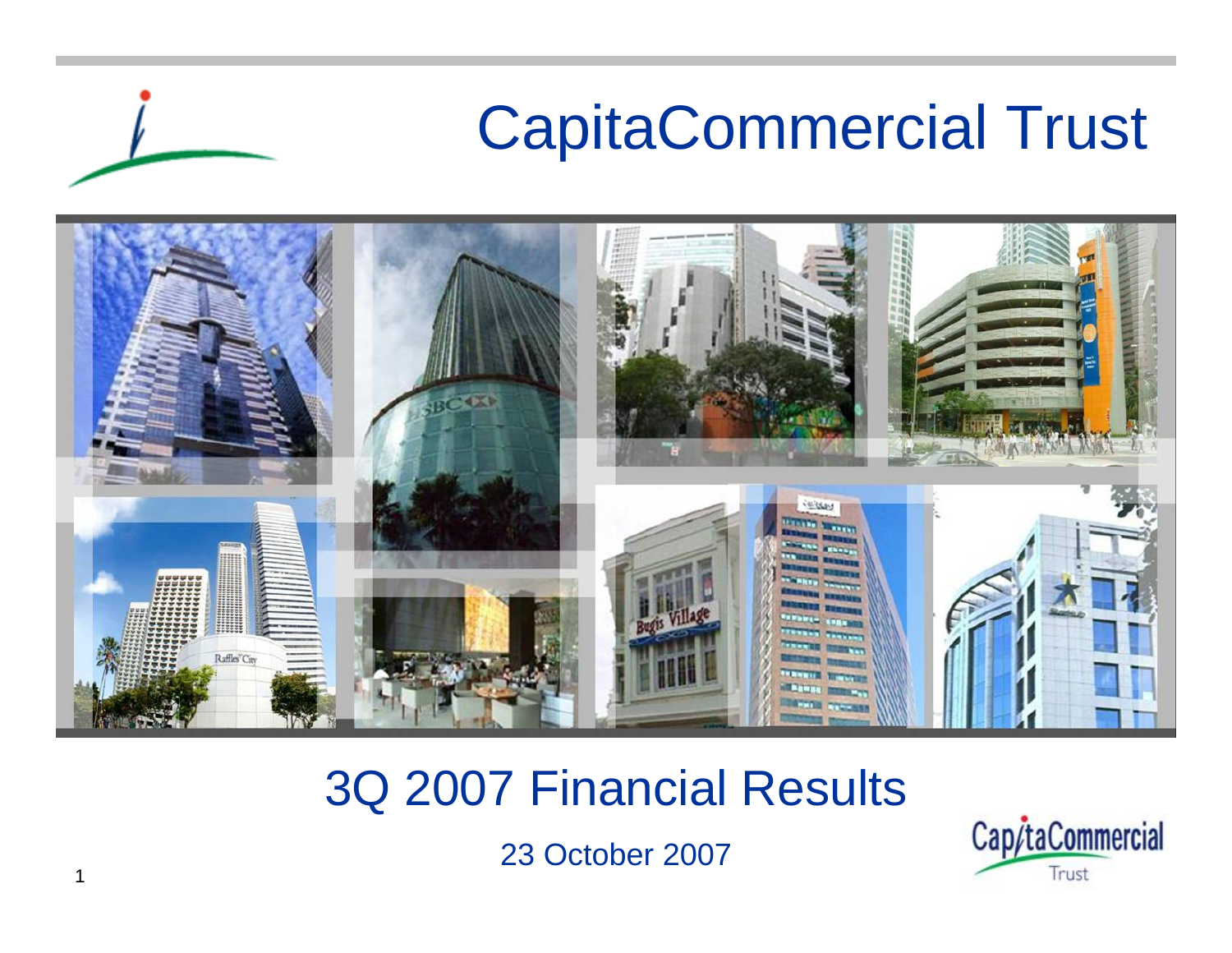

**This presentation is focused on comparing actual results versus forecasts stated in the CCT's Circular dated 15 August 2006. This shall be read in conjunction with paragraph 9 of CCT's 2007 Third Quarter Unaudited Financial Statement Announcement.**

The past performance of CapitaCommercial Trust ("CCT") is not indicative of the future performance of CCT. Similarly, the past performance of CapitaCommercial Trust Management Limited, as manager of CCT (the "CCT Manager") is not indicative of the future performance of the CCT Manager.

The value of units in CCT ("CCT Units") and the income derived from them may fall as well as rise. The CCT Units are not obligations of, deposits in, or guaranteed by, the CCT Manager. An investment in the CCT Units is subject to investment risks, including the possible loss of the principal amount invested. Investors have no right to request that the CCT Manager redeem or purchase their CCT Units while the CCT Units are are listed. It is intended that holders of the CCT Units may only deal in their CCT Units through trading on Singapore Exchange Securities Trading Limited (the "SGX-ST"). Listing of the CCT Units on the SGX-ST does not guarantee a liquid market for the CCT Units.

This presentation may contain forward-looking statements that involve assumptions, risks and uncertainties. Actual future performance, outcomes and results may differ materially from those expressed in forward-looking statements as a result of a number of risks, uncertainties and assumptions. Representative examples of these factors include (without limitation) general industry and economic conditions, interest rate trends, cost of capital and capital availability, competition from other developments or companies, shifts in expected levels of occupancy rate, property rental income, charge out collections, changes in operating expenses (including employee wages, benefits and training costs), governmental and public policy changes and the continued availability of financing in the amounts and the terms necessary to support future business.

You are cautioned not to place undue reliance on these forward-looking statements, which are based on the current view of the CCT Manager on future events. Cap/taCommercial

Trust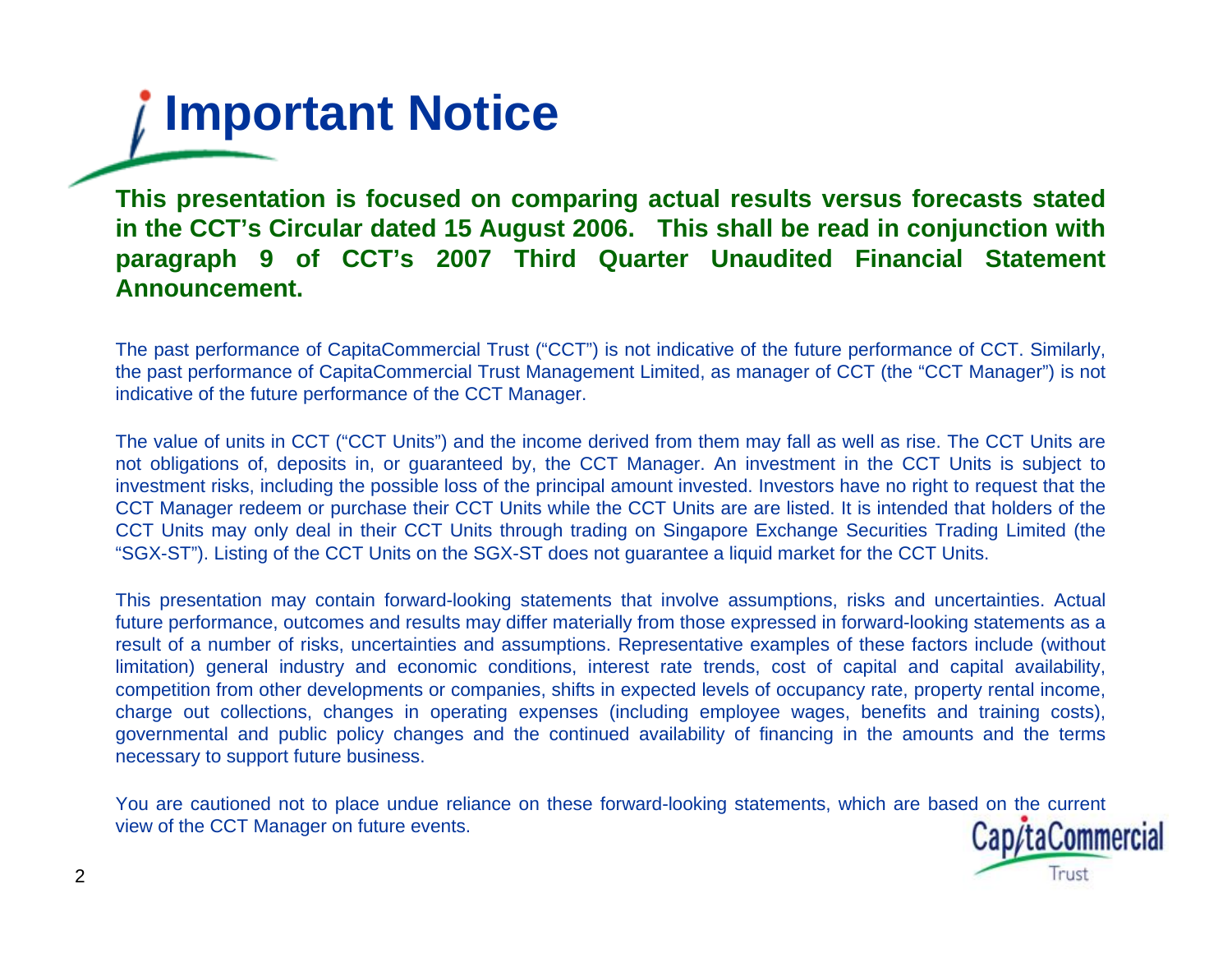



## **3Q 2007 Financial Results**

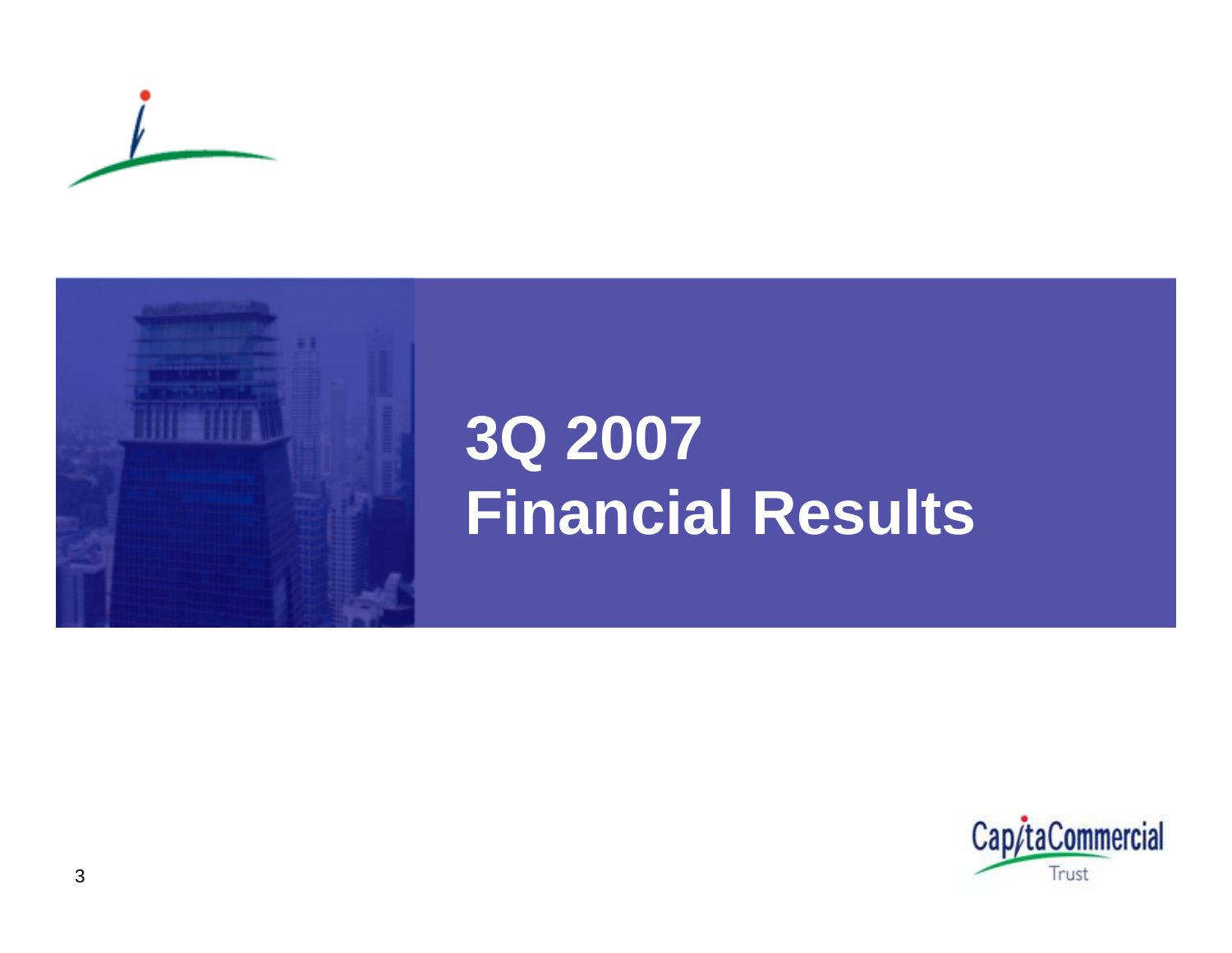## **3Q 2007 DPU of 2.14¢ Outperformed Forecast by 12.6%**

|                                       | 1 Jul 2007 to 30 Sep 2007       |                                |                       |  |
|---------------------------------------|---------------------------------|--------------------------------|-----------------------|--|
|                                       | <b>Actual</b><br><b>S\$'000</b> | Forecast $1$<br><b>S\$'000</b> | Var.<br>$\frac{9}{6}$ |  |
| <b>Gross Revenue</b>                  | 59,726                          | 54,735                         | 9.1                   |  |
| <b>Net Property Income</b>            | 42,497                          | 39,816                         | 6.7                   |  |
| <b>Distributable Income</b>           | 29,554                          | 26,046                         | 13.5                  |  |
| <b>Distribution Per Unit</b>          | 2.14c                           | 1.90c                          | 12.6                  |  |
| <b>Annualised DPU</b>                 | 8.49c                           | 7.52¢                          | 12.6                  |  |
| <b>Distribution Yield<sup>2</sup></b> | 3.4%                            | 3.0%                           |                       |  |

Notes:

1. The forecast for the period 1 July 2007 to 30 September 2007 is derived from the forecast shown in the CCT circular to unitholders dated 15 August 2006 ("CCT Circular") for the equity fund raising to acquire Raffles City

2. Based on CCT unit closing price of S\$2.47 as at 22 October 2007

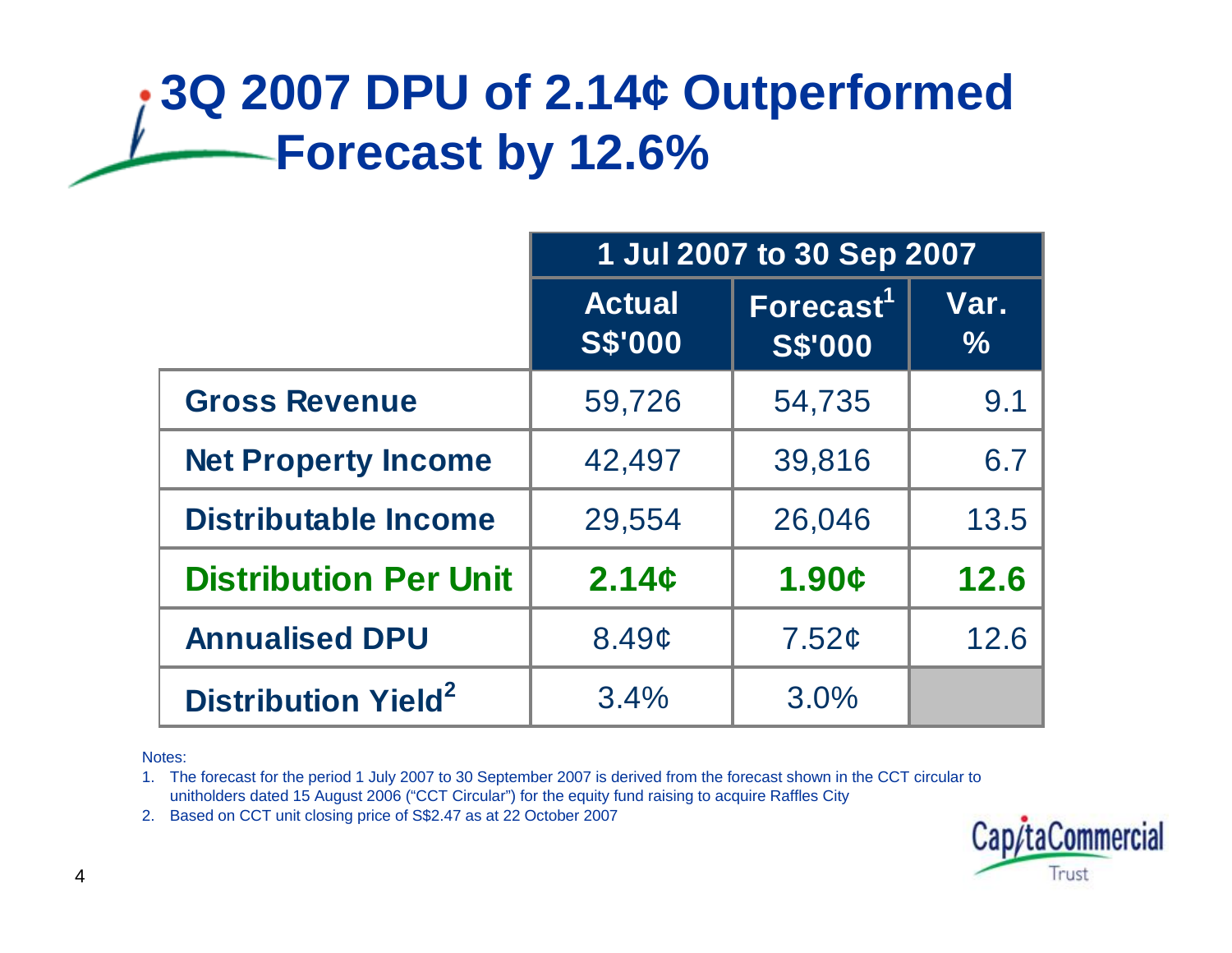## **3Q 2007 DPU of 2.14¢ Up by 18.9% Quarter-on-Quarter**

|                              | <b>Actual</b>             |                           |                       |  |  |
|------------------------------|---------------------------|---------------------------|-----------------------|--|--|
|                              | 3Q 2007<br><b>S\$'000</b> | 3Q 2006<br><b>S\$'000</b> | Var.<br>$\frac{1}{2}$ |  |  |
| <b>Gross Revenue</b>         | 59,726                    | 37,312                    | 60.1                  |  |  |
| <b>Net Property Income</b>   | 42,497                    | 27,407                    | 55.1                  |  |  |
| <b>Distributable Income</b>  | 29,554                    | 19,388                    | 52.4                  |  |  |
| <b>Distribution Per Unit</b> | 2.14c                     | 1.80c                     | 18.9                  |  |  |
| <b>Annualised DPU</b>        | 8.49c                     | 7.14 <sub>c</sub>         | 18.9                  |  |  |

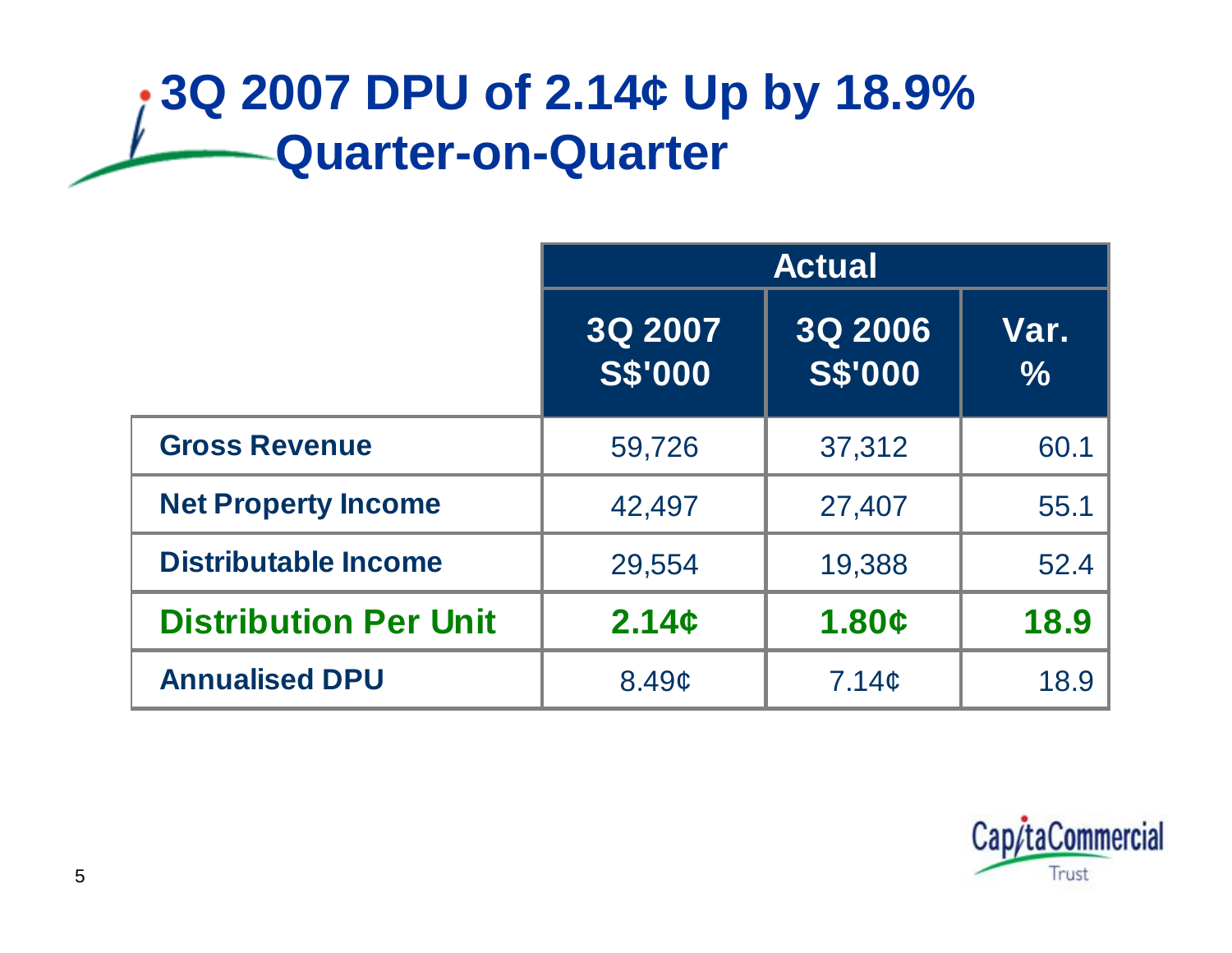## **YTD DPU of 6.37¢ Outperformed Forecast by 12.2%**

|                                       | 1 Jan 2007 to 30 Sep 2007       |                                         |                       |  |  |
|---------------------------------------|---------------------------------|-----------------------------------------|-----------------------|--|--|
|                                       | <b>Actual</b><br><b>S\$'000</b> | Forecast <sup>1</sup><br><b>S\$'000</b> | Var.<br>$\frac{9}{6}$ |  |  |
| <b>Gross Revenue</b>                  | 174,497                         | 163,264                                 | 6.9                   |  |  |
| <b>Net Property Income</b>            | 127,070                         | 118,709                                 | 7.0                   |  |  |
| <b>Distributable Income</b>           | 88,080                          | 78,777                                  | 11.8                  |  |  |
| <b>Distribution Per Unit</b>          | 6.37c                           | 5.68c                                   | 12.2                  |  |  |
| <b>Annualised DPU</b>                 | 8.52 <sub>c</sub>               | 7.59c                                   | 12.2                  |  |  |
| <b>Distribution Yield<sup>2</sup></b> | 3.4%                            | 3.1%                                    |                       |  |  |

Notes:

1. The forecast is based on management's forecast for the period 1 January 2007 to 30 September 2007. This, together with the forecast for the period 1 October 2007 to 31 December 2007, is the forecast shown in the CCT Circular dated 15 August 2006

2. Based on CCT unit closing price of S\$2.47 as at 22 October 2007

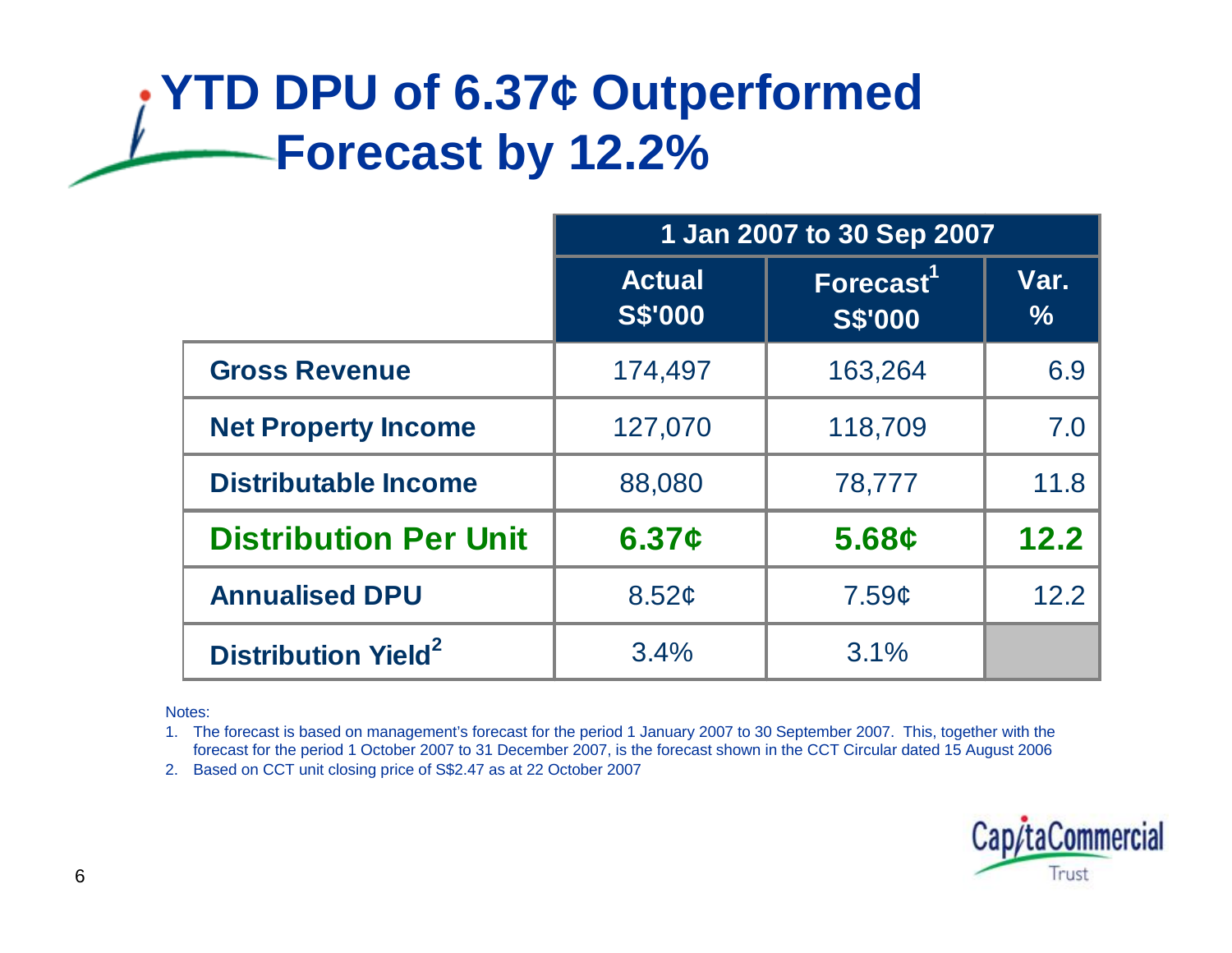# **YTD DPU of 6.37¢ Up 20.4% Year-on-Year**

|                              | <b>Actual</b>                  |                                |                       |  |  |
|------------------------------|--------------------------------|--------------------------------|-----------------------|--|--|
|                              | YTD Sep 2007<br><b>S\$'000</b> | YTD Sep 2006<br><b>S\$'000</b> | Var.<br>$\frac{0}{0}$ |  |  |
| <b>Gross Revenue</b>         | 174,497                        | 97,124                         | 79.7                  |  |  |
| <b>Net Property Income</b>   | 127,070                        | 72,355                         | 75.6                  |  |  |
| <b>Distributable Income</b>  | 88,080                         | 50,637                         | 73.9                  |  |  |
| <b>Distribution Per Unit</b> | 6.37c                          | 5.29c                          | 20.4                  |  |  |
| <b>Annualised DPU</b>        | 8.52 <sub>c</sub>              | 7.07 <sub>¢</sub>              | 20.5                  |  |  |

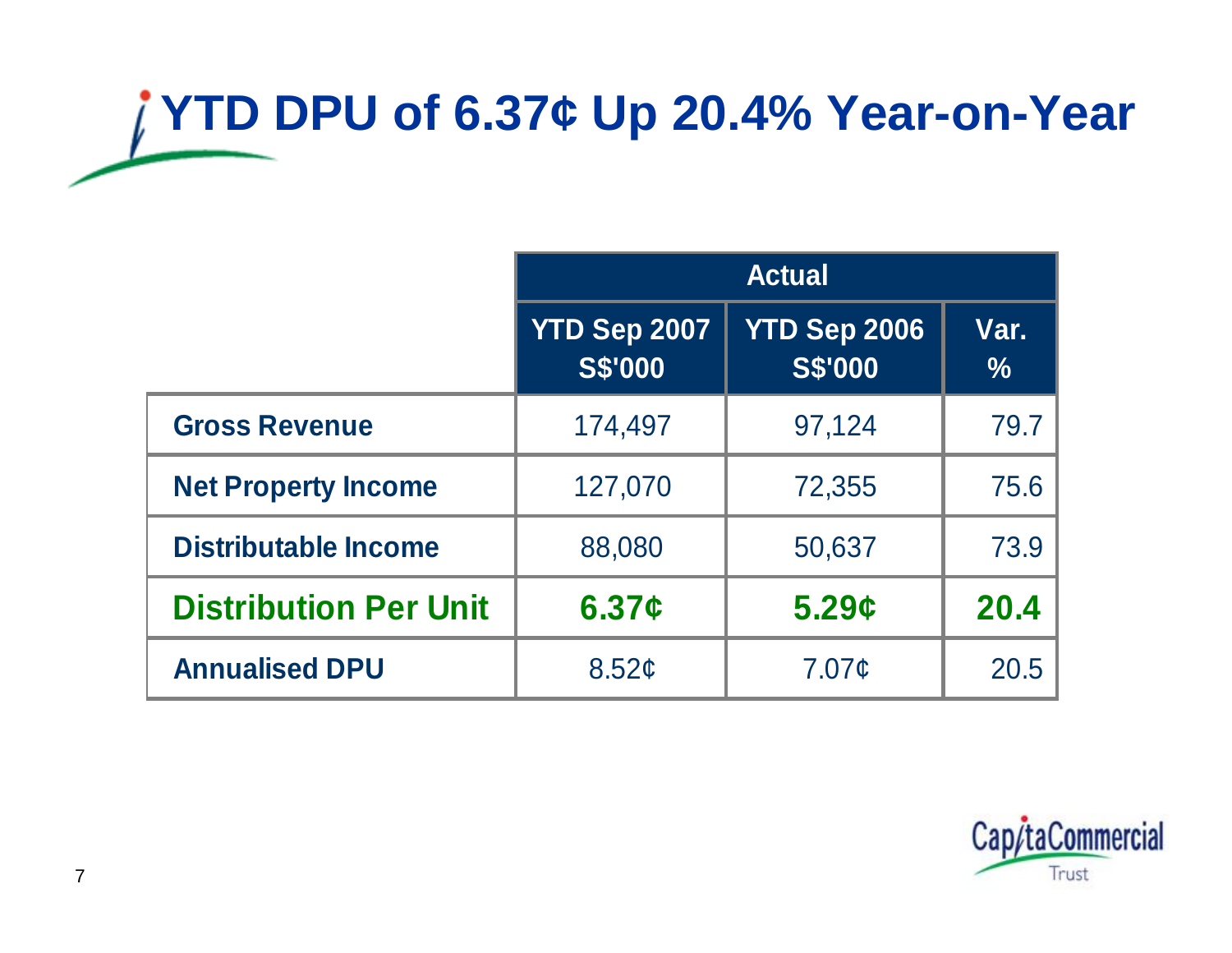# **Total Assets at S\$4.7 Bil; NAV at S\$2.38**

|                                  | 30 Sep 2007<br><b>S\$'000</b> | 30 Jun 2007<br><b>S\$'000</b> | <b>NAV</b>                      |        |
|----------------------------------|-------------------------------|-------------------------------|---------------------------------|--------|
| Non-current assets <sup>1</sup>  | 4,579,071                     | 4,533,273                     | 30 September 2007               | \$2.40 |
| <b>Current assets</b>            | 92,553                        | 104,478                       | 30 June 2007                    | \$2.43 |
| <b>Total assets</b>              | 4,671,624                     | 4,637,751                     |                                 |        |
| Current liabilities <sup>2</sup> | 194,917                       | 121,316                       | <b>Adjusted NAV<sup>3</sup></b> |        |
| <b>Non-current liabilities</b>   | 1,150,313                     | 1,154,943                     | 30 September 2007               | \$2.38 |
| <b>Net assets</b>                | 3,326,394                     | 3,361,492                     | 30 June 2007                    | \$2.39 |
| <b>Unitholders' funds</b>        | 3,326,394                     | 3,361,492                     |                                 |        |

Notes:

1. The increase is due to the investment in QCT and initial deposit paid for acquisition of Wilkie Edge

- 2. The increase is due to additional loan of S\$66.6 million
- 3. Assuming the distribution income has been paid out to the unitholders

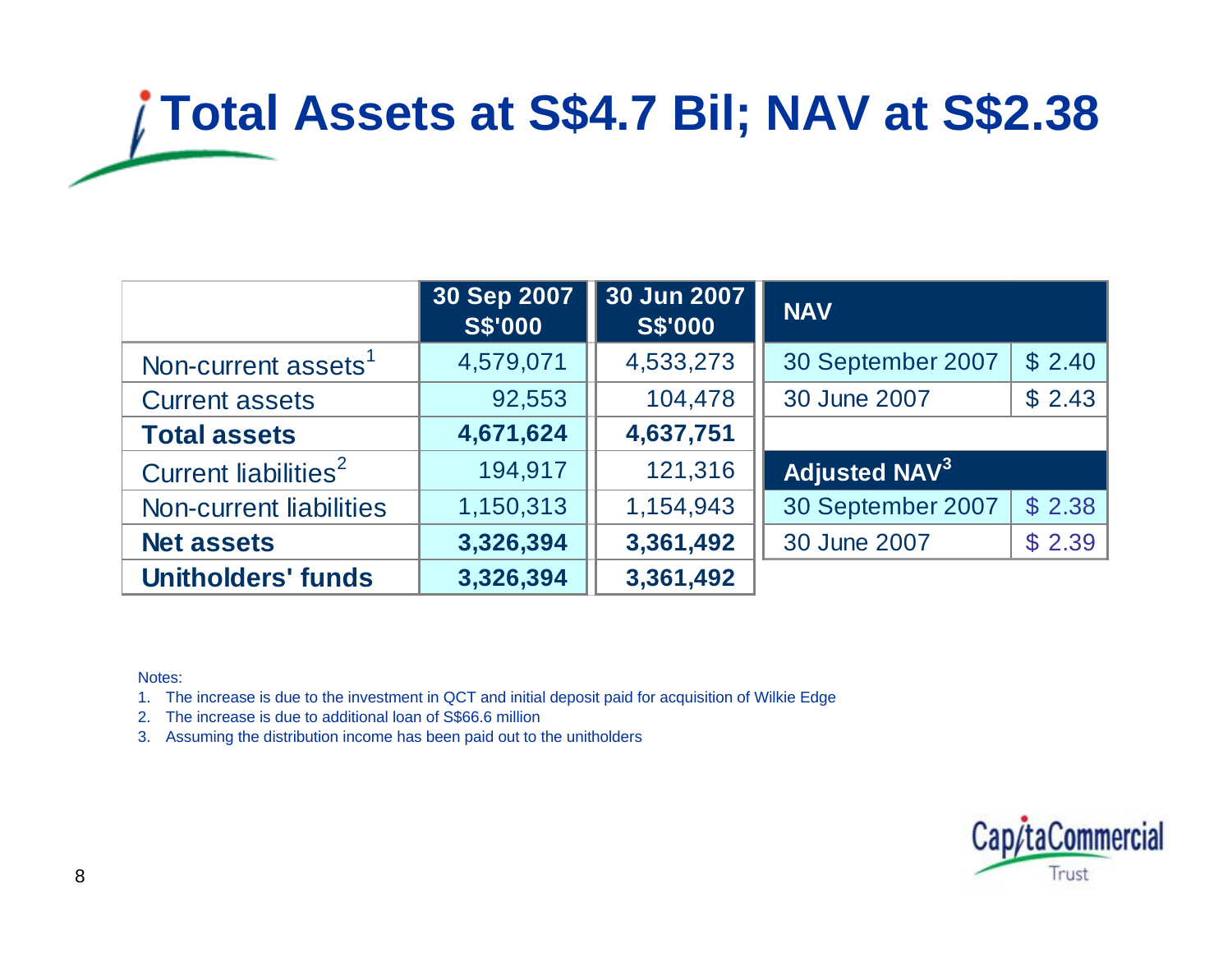# **Strong Financial Ratios**

|                                                | As at       | As at       |
|------------------------------------------------|-------------|-------------|
|                                                | 30 Sep 2007 | 30 Jun 2007 |
| <b>Total debt (S\$'mil)</b>                    | 1,242.2     | 1,175.6     |
| Gearing ratio <sup>1</sup>                     | 26.7%       | 25.5%       |
| Interest service coverage ratio <sup>2</sup>   | 3.3 times   | 3.4 times   |
| <b>Average cost of debt</b>                    | 3.9%        | 4.0%        |
| Average fixed rate term to expiry <sup>3</sup> | 3.6 years   | 4.1 years   |
| <b>Corporate Rating (Moody's)</b>              | "A3"        | "A3"        |

Notes:

1. Ratio of net investment income before interest and tax of CCT Trust and RCS Trust (60%) over interest expenses of CCT Trust and RCS Trust (60%)

- 2. Ratio of borrowings of CCT Trust and RCS Trust (60%) over total deposited properties of CCT Trust and RCS Trust (60%)
- 3. Average fixed rate term to expiry of CCT Trust and RCS Trust, where applicable

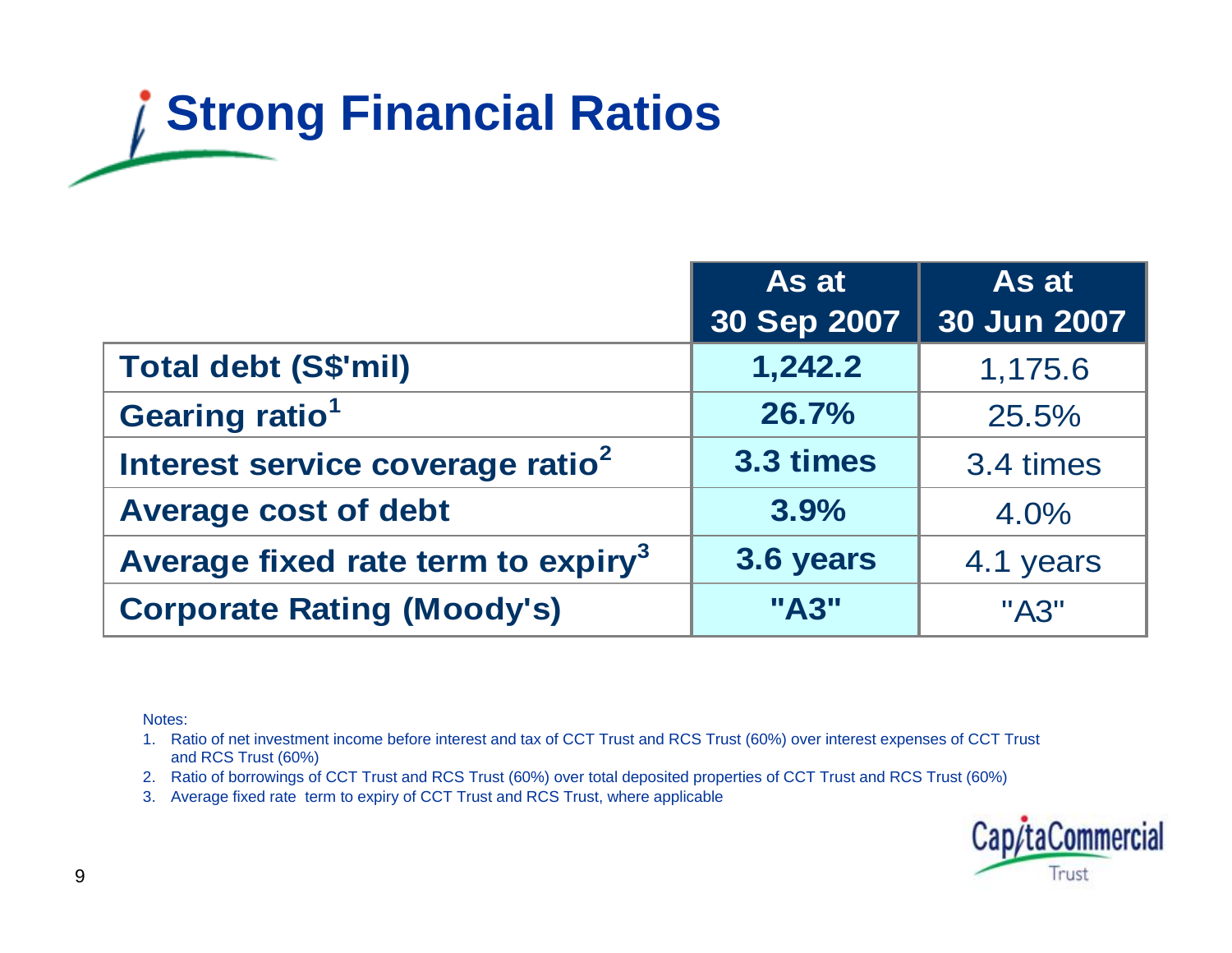## **Low Refinancing & Interest Rate Exposure 46.7%**



**Debt Maturity Profile** Well spread out exposure



### **Interest Rate Exposure** 87% fixed until March 2009

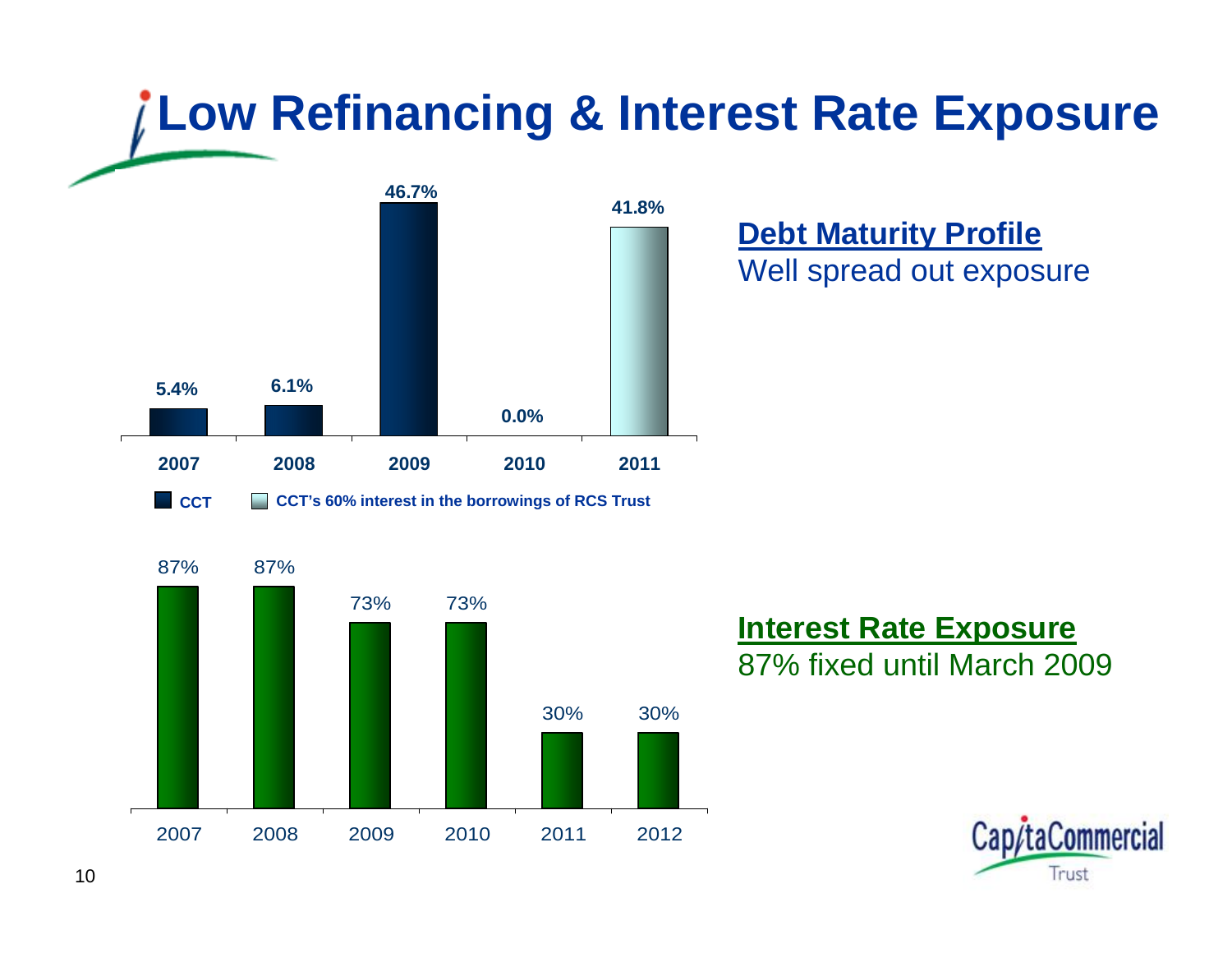## **Strong and Steady DPU Growth**



#### Notes:

- 1. As stated in CCT's Introductory Document dated 16 March 2004
- 2. As stated in CCT's Offer Information Statement dated 21 April 2005 in relation to the acquisition of HSBC Building
- 3. As stated in the Circular dated 15 August 2006 for the equity fund raising of Raffles City
- 4. Annualised based on the forecast shown in the CCT Circular dated 15 August 2006 for the equity fund raising of Raffles City and adjusted for the actual number of new units issued
- 5. Based on the forecast shown in the Circular dated 15 August 2006 for the equity fund raising of Raffles City and adjusted
- 11for the actual number of new units issued

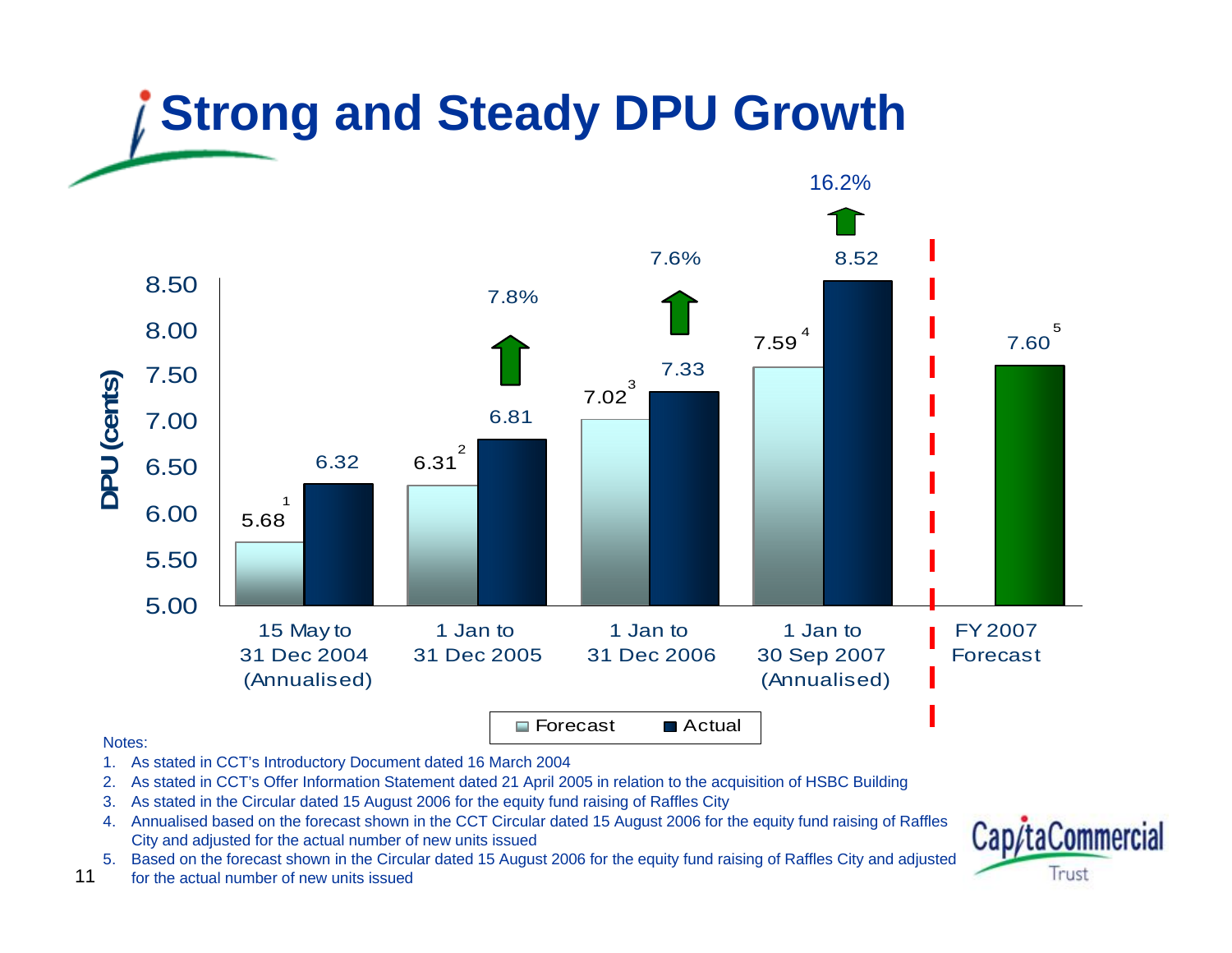## **Total Return – Strong Performance Price performance**



| <b>Total Return<sup>1</sup></b>      | <b>Since</b><br>Listing <sup>2</sup> | <b>Past</b><br><b>12 Months</b> |
|--------------------------------------|--------------------------------------|---------------------------------|
| <b>CCT</b>                           | 206%                                 | 30%                             |
| <b>SESProp Index</b>                 | 343%                                 | 71%                             |
| <b>STI Index</b>                     | 136%                                 | 49%                             |
| <b>MSCI Singapore</b> (no dividends) | 108%                                 | 49%                             |

*Source: Bloomberg as at 28 September 2007*

#### Notes:

- 1. Total return calculated based on unit/share price appreciation and distributions reinvested in stock/index
- 2. CCT's listing date was 11 May 2004

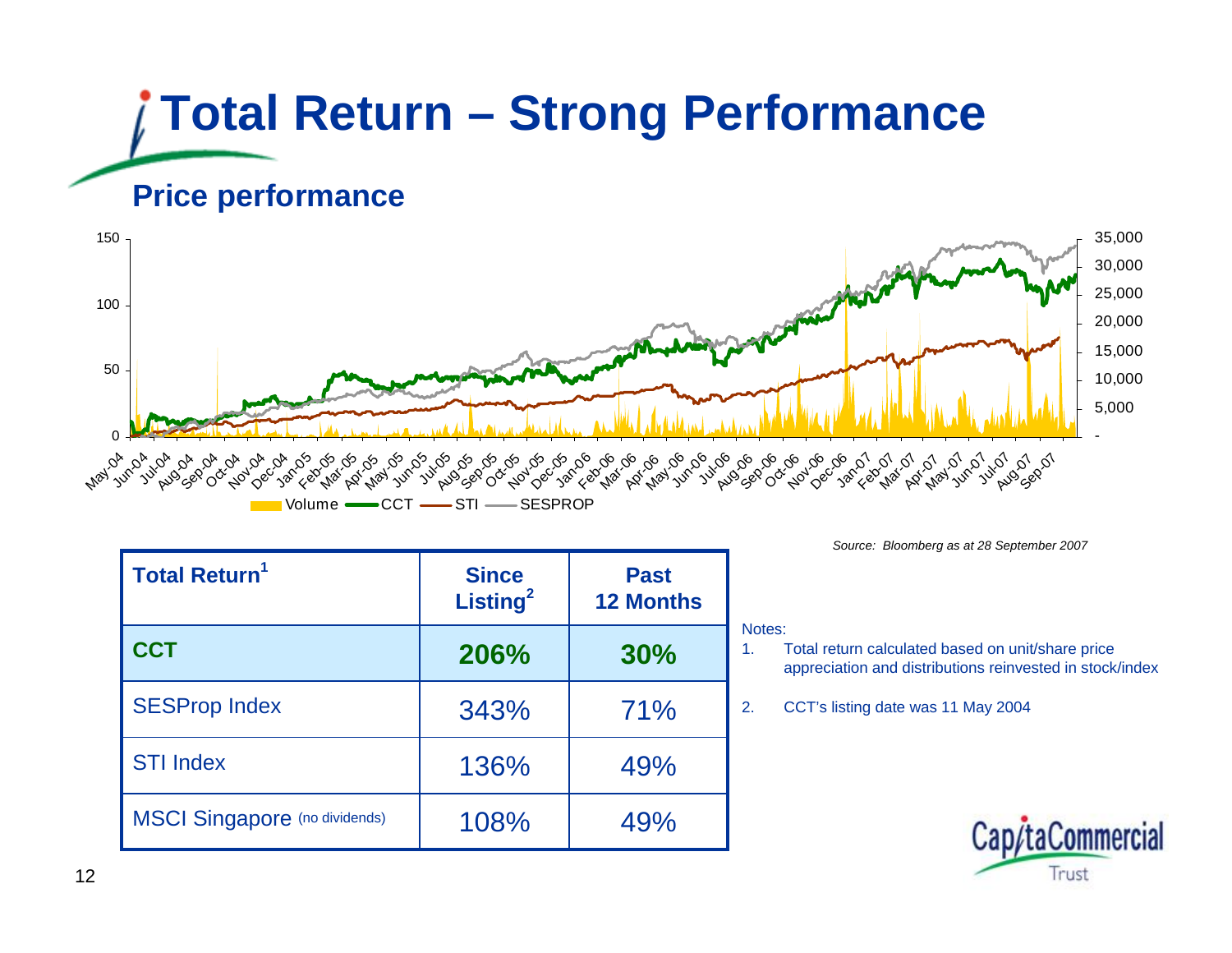



## **Portfolio Update**

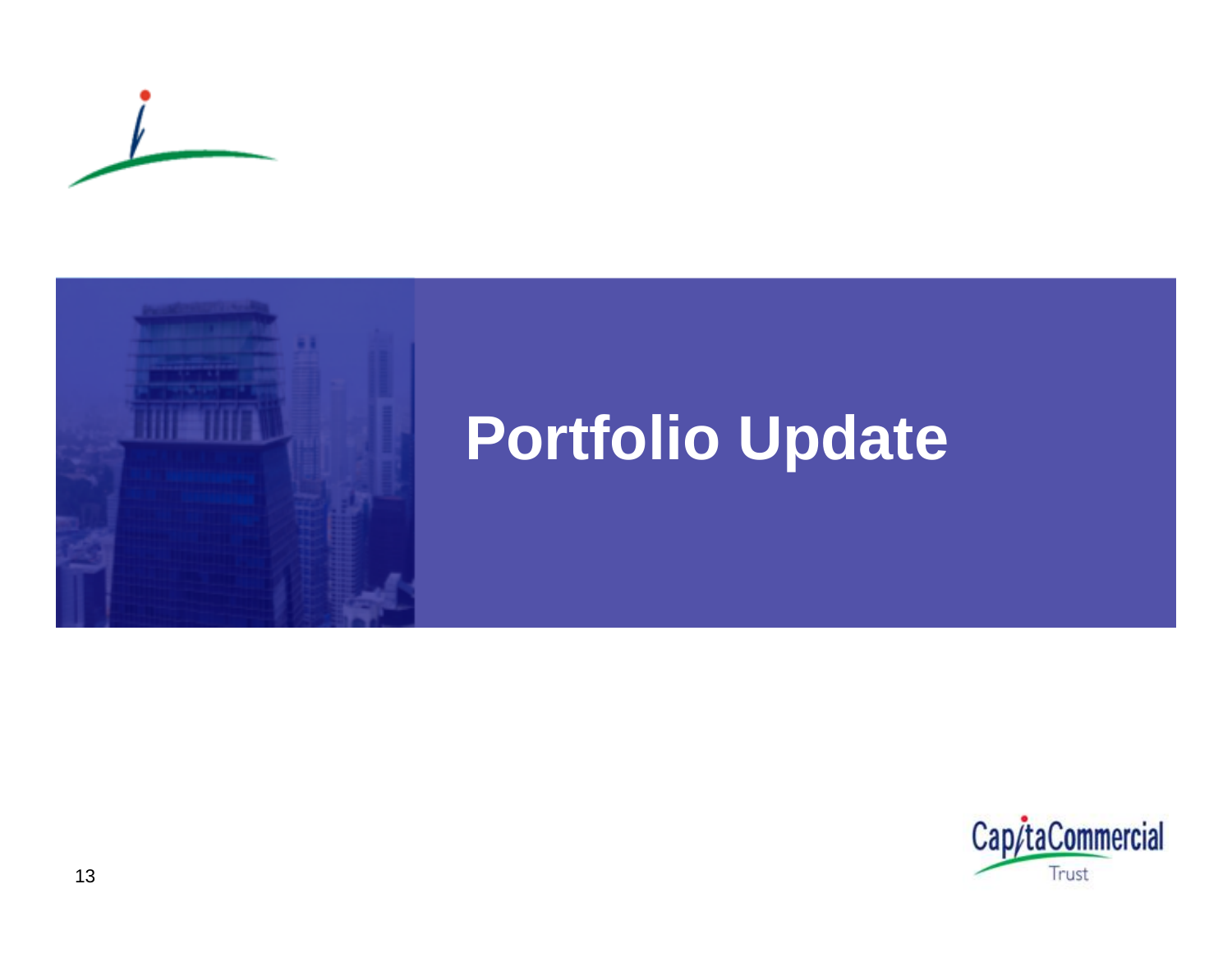## **Strong Positive Rent Reversions**

### **Renewals and New Leases Committed<sup>1</sup> (1 Jan to 30 Sep 2007)**

|                         | <b>Renewed /</b><br><b>New Leases</b>     | <b>Increase in Rental Rates</b><br><b>VS</b>           |                                                   |  |
|-------------------------|-------------------------------------------|--------------------------------------------------------|---------------------------------------------------|--|
|                         | as at 30 Sep 2007<br>(% of portfolio NLA) | <b>Forecast</b><br><b>Rental</b><br>Rates <sup>2</sup> | <b>Preceding</b><br><b>Rental</b><br><b>Rates</b> |  |
| <b>OFFICE</b>           |                                           |                                                        |                                                   |  |
| <b>Renewals</b>         | 20.7%                                     | <b>30.4%</b>                                           | 63.3%                                             |  |
| <b>New Leases</b>       | 4.4%                                      | 93.3%                                                  | 136.0%                                            |  |
| <b>RETAIL</b>           |                                           |                                                        |                                                   |  |
| <b>Renewals</b>         | $4.1\%$                                   | 2.0%                                                   | 11.9%                                             |  |
| New Leases <sup>3</sup> | 1.4%                                      | 27.8%                                                  | 47.2%                                             |  |
| <b>Weighted Average</b> | 30.6%                                     | 32.4%                                                  | 59.0%                                             |  |

Notes:

1. Includes forward renewals

2. The forecast is based on the management's forecast in the Circular dated 15 August 2006

3. Exclude leases committed for new space arising from asset enhancement work

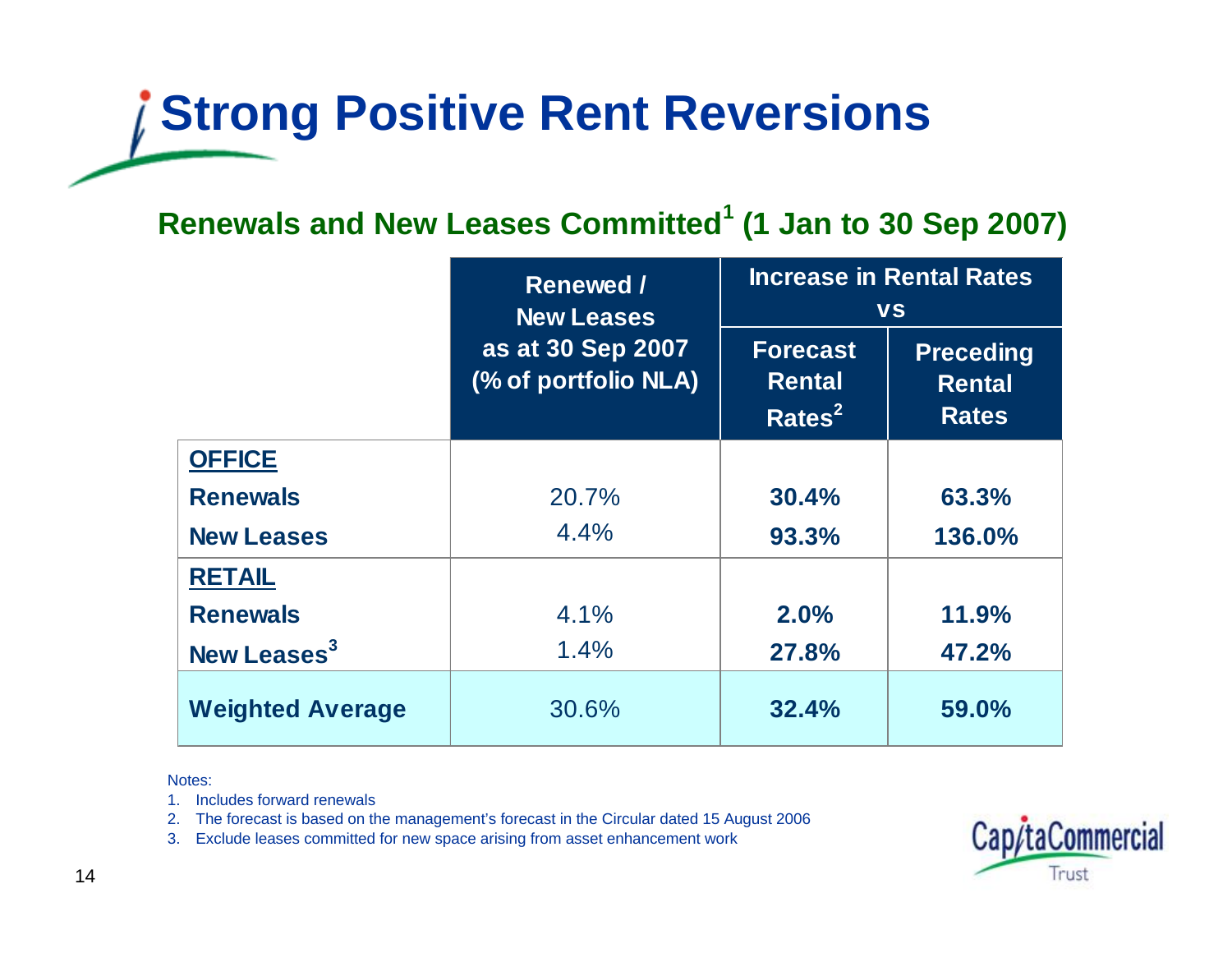## **Strong Uptrend in Rental Rates**

|                           | <b>Rental Rates</b><br><b>Committed in</b><br>$3Q$ 2007 <sup>1</sup><br>(S\$ psf pm) | <b>Current</b><br><b>Asking Rent</b><br>(S\$ psf pm) | <b>Est. Average</b><br><b>Micro-Market</b><br>Rent <sup>2</sup><br>(S\$ psf pm) |
|---------------------------|--------------------------------------------------------------------------------------|------------------------------------------------------|---------------------------------------------------------------------------------|
| <b>6 Battery Road</b>     | $16.50 - 17.50$                                                                      | 18.50                                                | 14.60                                                                           |
| <b>Capital Tower</b>      | $4.75^3 - 7.80^4$                                                                    | 15.00                                                | 9.70                                                                            |
| <b>Raffles City Tower</b> | $9.40 - 14.50$                                                                       | $16.00 - 16.50$                                      | 9.50                                                                            |
| <b>Robinson Point</b>     | 9.00                                                                                 | 12.00                                                | 9.70                                                                            |

Notes:

- 1. Including forward renewals
- 2. Estimated average micro-market rent as at 30 Sep 2007. Based on typical lettings of up to 10,000 sq ft on standard lease terms. They do not reflect lettings of anchor space (source: CB Richard Ellis (Pte) Ltd, September 2007)
- 3. A lease subject to rental cap
- 4. For the leasing of an unconventional office space

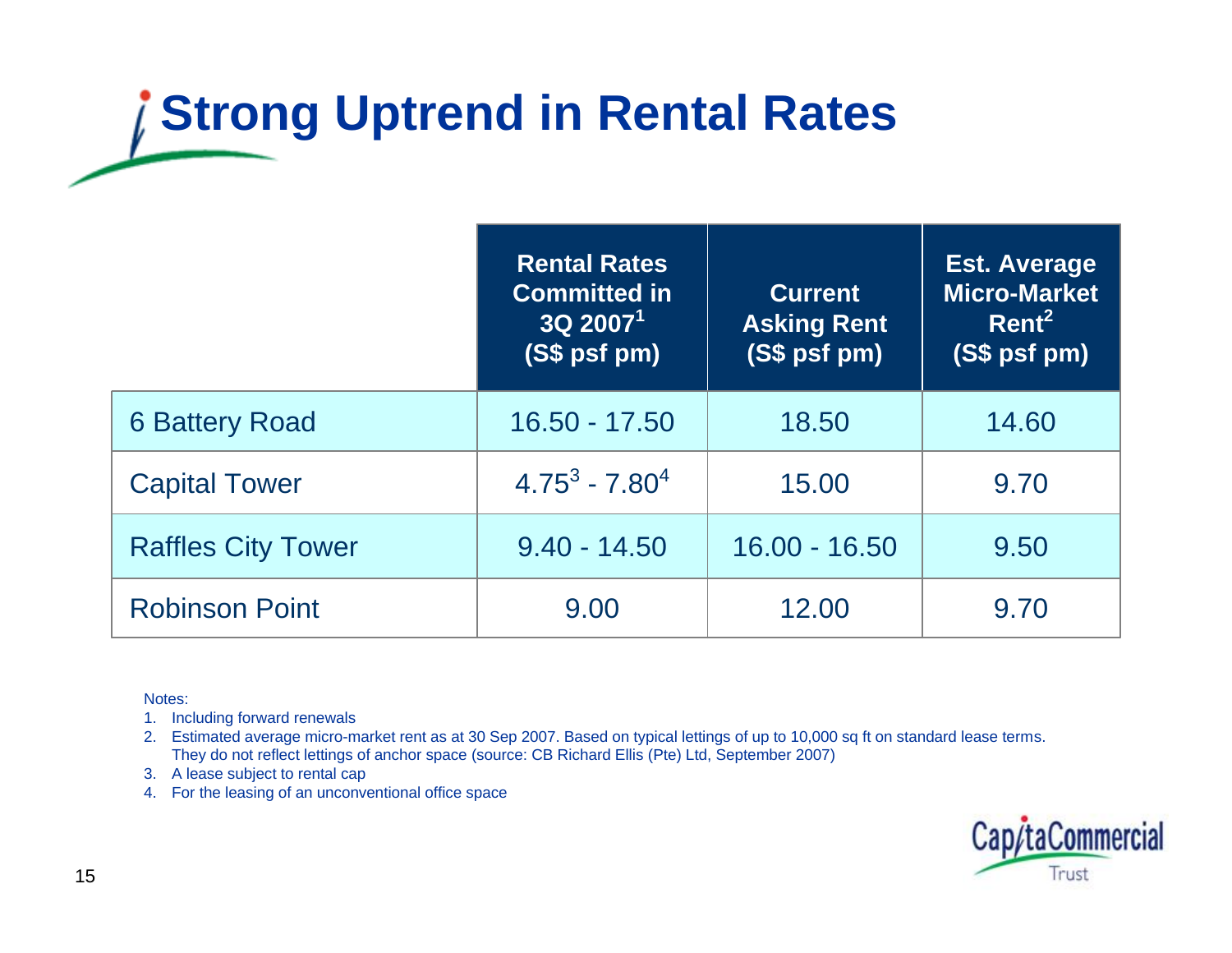## **Portfolio - Balanced Lease Expiry**

**Leases up for Renewal (By Gross Rental Income) as at 30 Sep 2007**



Notes:

- 1. Excludes a lease expiring beyond 2011 (representing 2.6% of the total gross rental income) which is subject to a rent review in 2008
- 2. Exclude turnover rent
- 3. The hotels and convention centre master lease at Raffles City is on a 20-year lease commencing from 7 November 1996

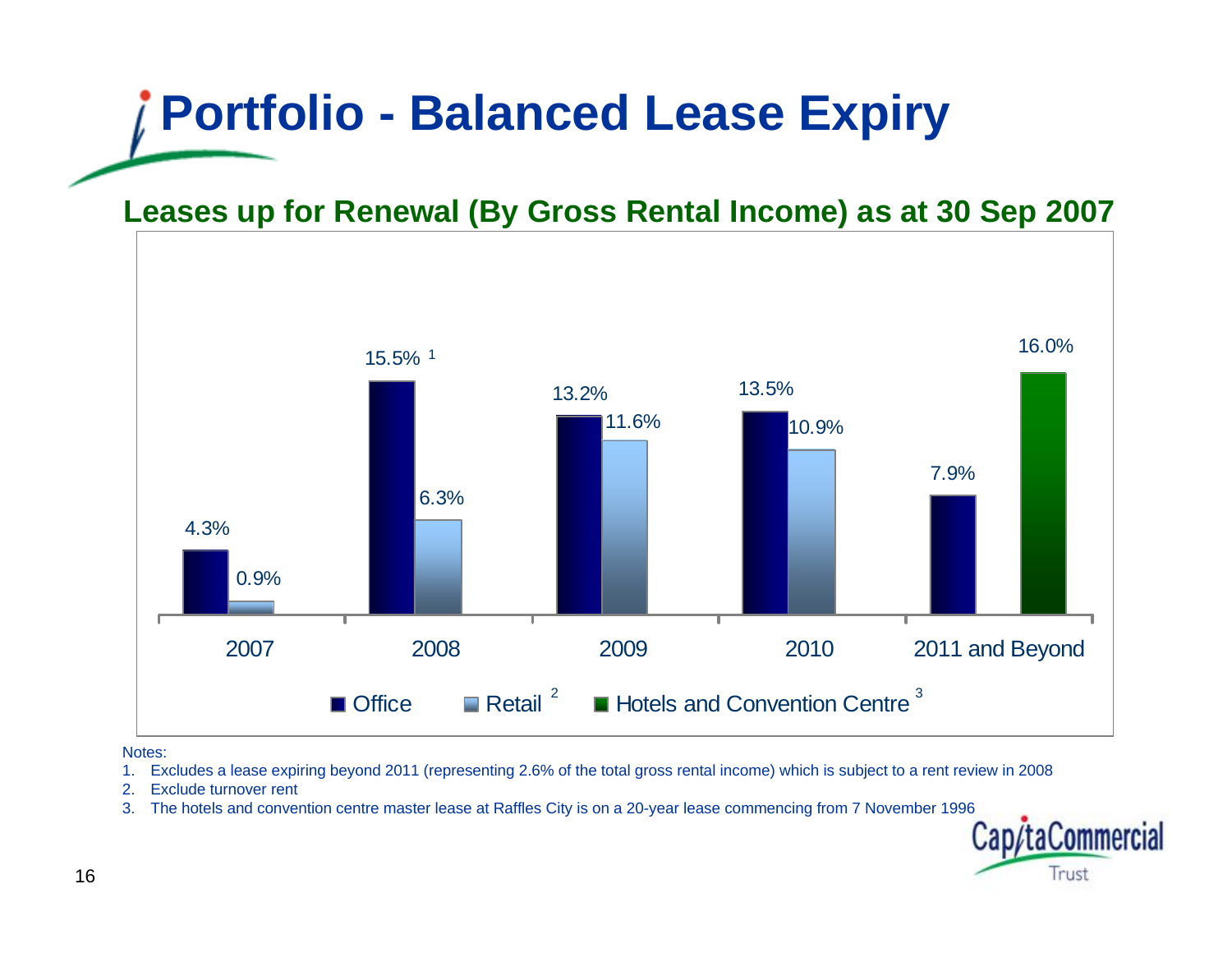# **Office Lease Expiries Offer Rent Upside**

### **Leases up for Renewal (By Gross Rental Income) as at 30 Sep 2007**



Note:

1. Excludes a lease expiring beyond 2011 (representing 4.9% of the total office gross rental income) which is subject to a rent review in 2008Trust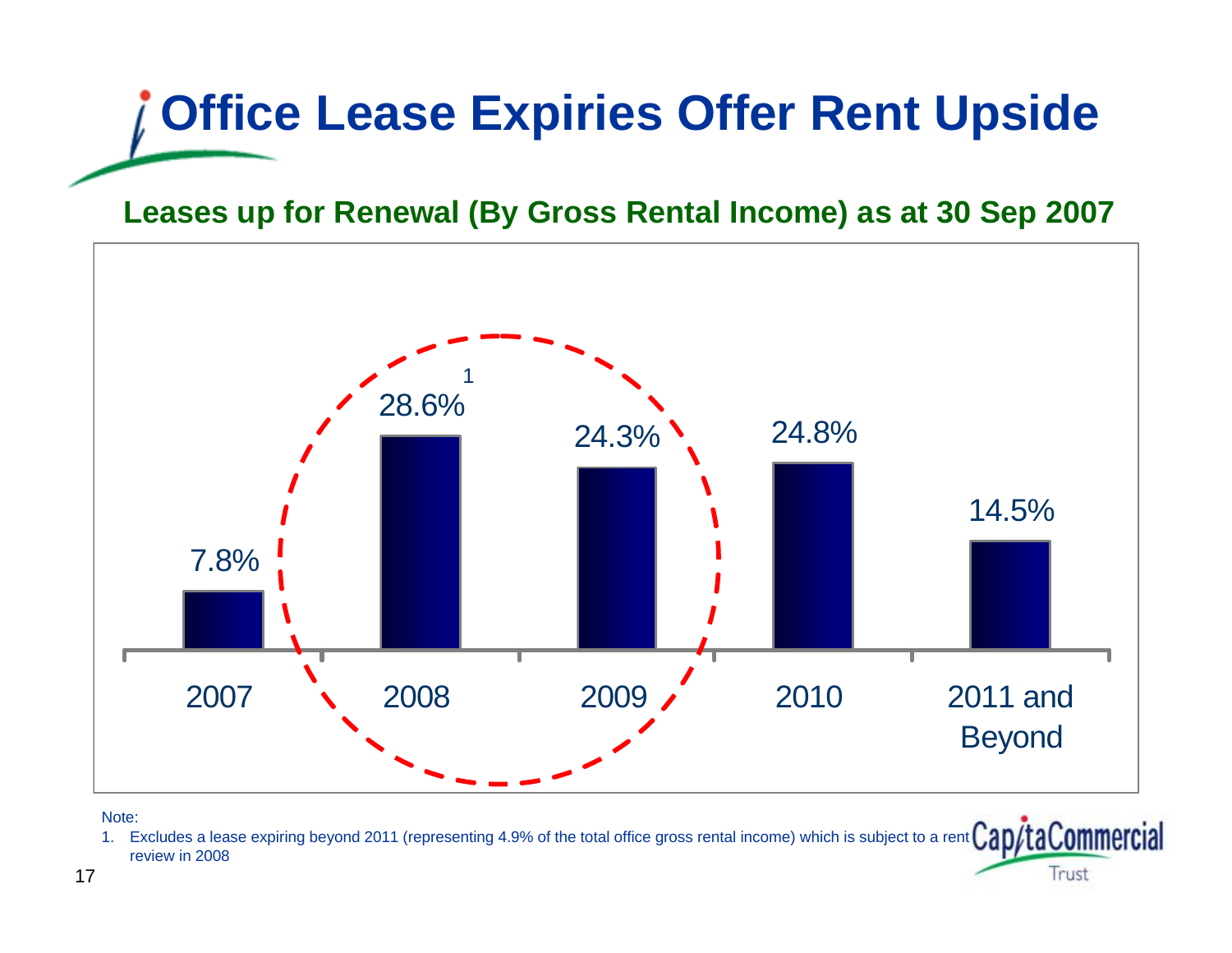# **Tight Office Supply Over Next 2 Years**

### **Singapore Private Office Space (Central Area) -- Demand, Supply & Vacancy**



*Note: Central Area comprises 'The Downtown Core', 'Orchard' and 'Rest of Central Area' Source: URA, CBRE & CapitaLand Research (October 2007)*

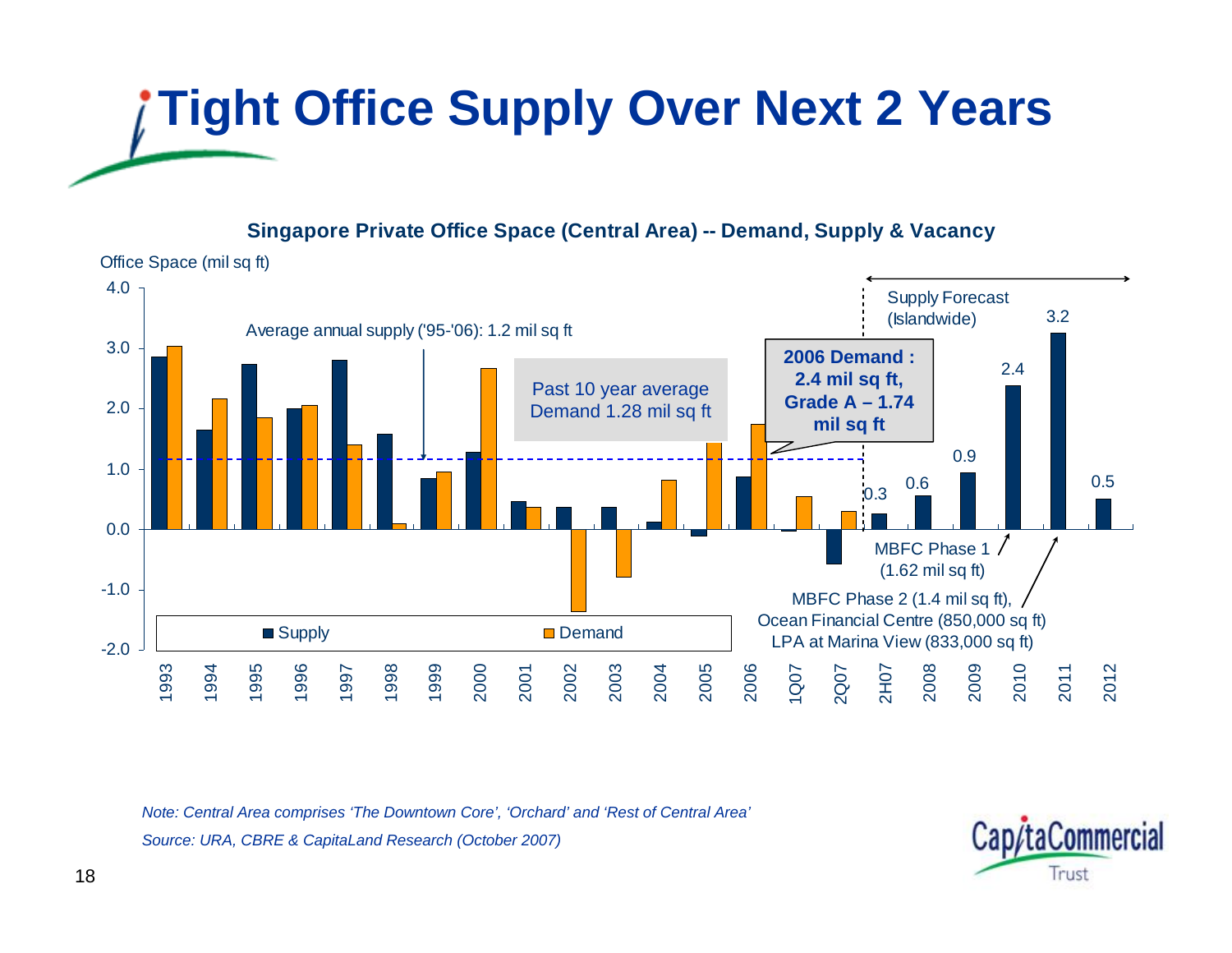### **Prime Office Rent Surpasses 1996 Market Peak - S\$9.90; Exceeded 1990 Market Peak - S\$11.50**

|           | <b>3Q 2007</b>  | <b>Vs 3Q 2006</b> | <b>Vs 2Q 2007</b> |
|-----------|-----------------|-------------------|-------------------|
| I Prime   | $$12.60$ psf pm | Up 82.6%          | Up 16.7%          |
| I Grade A | $$14.90$ psf pm | Up 96.1%          | Up 13.7%          |



Trust

### **Average Prime Office Rents (Singapore Market)**

*Source: CBRE Research (October 2007)*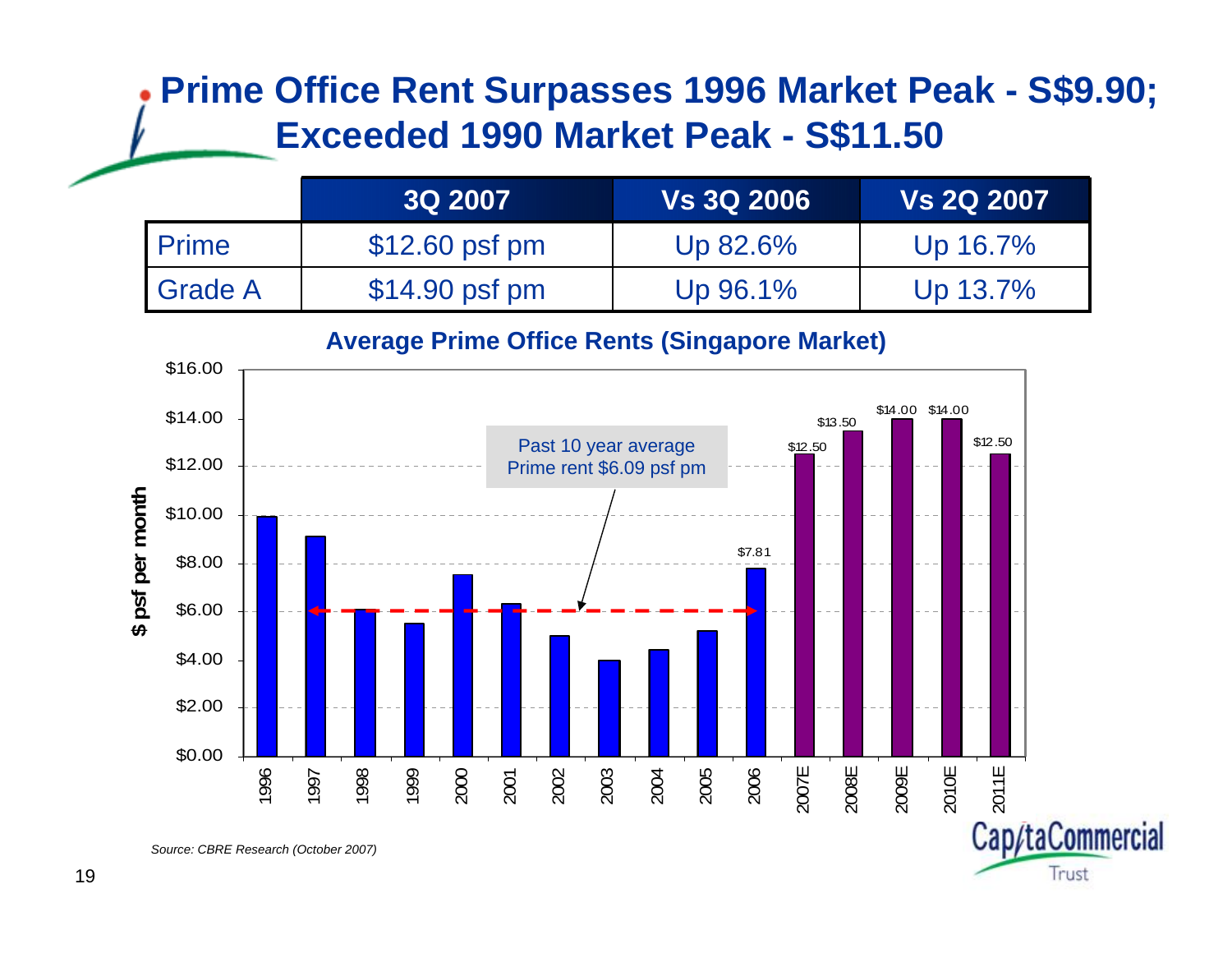## **Upside Potential with Current Average Rent**

### **Average Gross Rental Rate of Expiring Leases<sup>1</sup> vs Micro-Market Rent<sup>2</sup>**









Notes:

20

- 1. Lease expiry by gross rental income as at 30 Sep 2007
- 2. Estimated average micro-market rent as at 30 Sep 2007. Based on typical lettings of up to 10,000 sq ft on standard
- lease terms. They do not reflect lettings of anchor space (source: CB Richard Ellis (Pte) Ltd, September 2007)

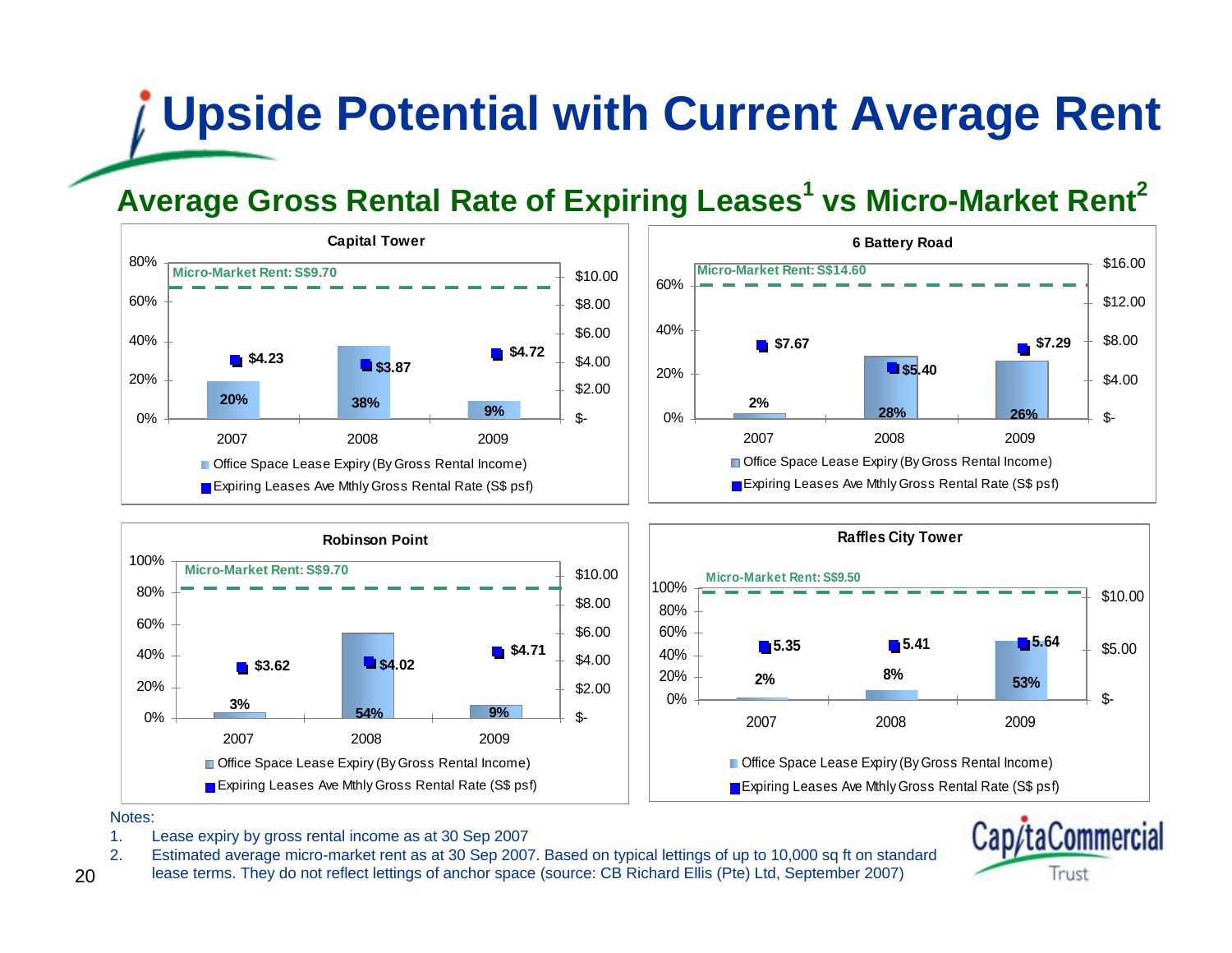# **Strong Occupancy Rates Across Portfolio**

### **Committed Occupancy as at 30 Sep 2007**

| Property                             | 31 Dec 2006<br>(% ) | 31 Mar 2007<br>(%) | 30 Jun 2007<br>(% ) | 30 Sep 2007<br>(% ) |
|--------------------------------------|---------------------|--------------------|---------------------|---------------------|
| <b>Capital Tower</b>                 | 100.0               | $99.2^1$           | 99.8                | 100.0               |
| <b>6 Battery Road</b>                | 100.0               | 100.0              | 98.4                | 99.9                |
| <b>Starhub Centre</b>                | 100.0               | 100.0              | 100.0               | $99.8^{2}$          |
| <b>Robinson Point</b>                | 100.0               | 100.0              | 100.0               | 100.0               |
| <b>Bugis Village</b>                 | 95.3                | 95.3               | 97.3                | 100.0               |
| <b>Golden Shoe Car Park</b>          |                     | 98.0               | 100.0               | $94.6^3$            |
| <b>Market Street Car Park</b>        | 95.6                | 95.6               | 98.4                | 97.1                |
| <b>HSBC Building</b>                 | 100.0               | 100.0              | 100.0               | 100.0               |
| <b>Raffles City</b>                  | 99.5                | 99.4               | 99.9                | 100.0               |
| - Raffles City Tower                 | 99.8                | 99.2               | 100.0               | 100.0               |
| - Raffles City Shopping Centre       | 99.3                | 99.6               | 99.8                | 100.0               |
| <b>Portfolio Committed Occupancy</b> | 99.6                | 99.4               | 99.5                | 99.9                |
| <b>Market Occupancy (URA Index)</b>  | 89.7                | 90.9               | 92.0                | $N.A^4$             |

#### Notes:

- 1. Part of the ancillary retail space was undergoing reconfiguration works for new tenancies
- 2. Due to creation of additional unit
- 3. Due to reconfiguration of the petrol kiosk and creation of additional space
- 4. URA has yet to release the island-wide office space occupancy rate for 3Q 2007

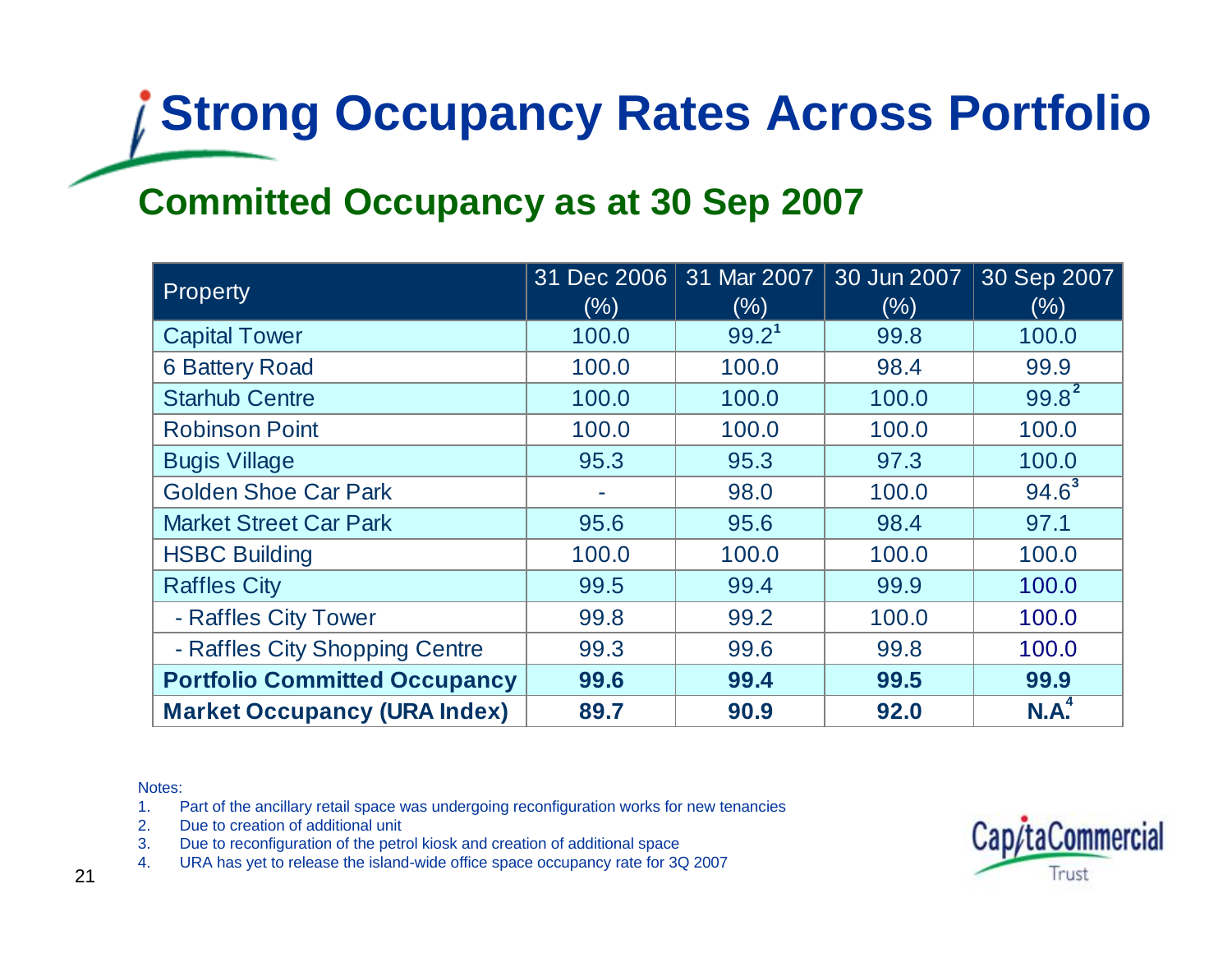## **Focus on Office/Commercial Assets**

CCT's focus is owning and investing in real estate and real estate-related assets which are income-producing and used, or predominantly used, for commercial purposes

**Major usage mix for CCT properties By Monthly Gross Rental Income (for the month of Sep 2007)**



Trust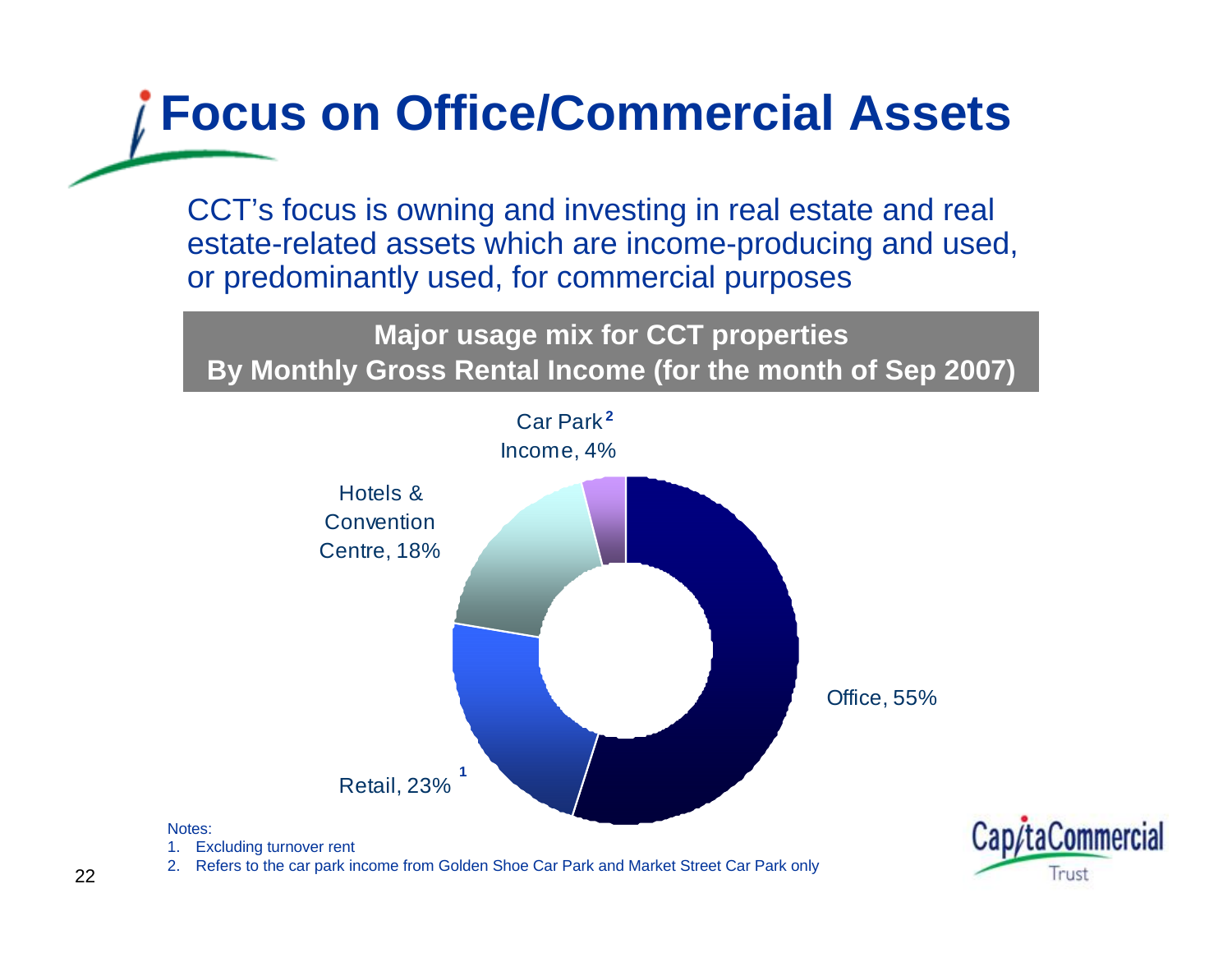# **Quality Office Trade Mix1**



### Note:

1. Based on monthly gross rental income as at 30 Sep 2007 for the office component including car park income from Golden Shoe Car Park and Market Street Car Park for the month ended 30 Sep 2007

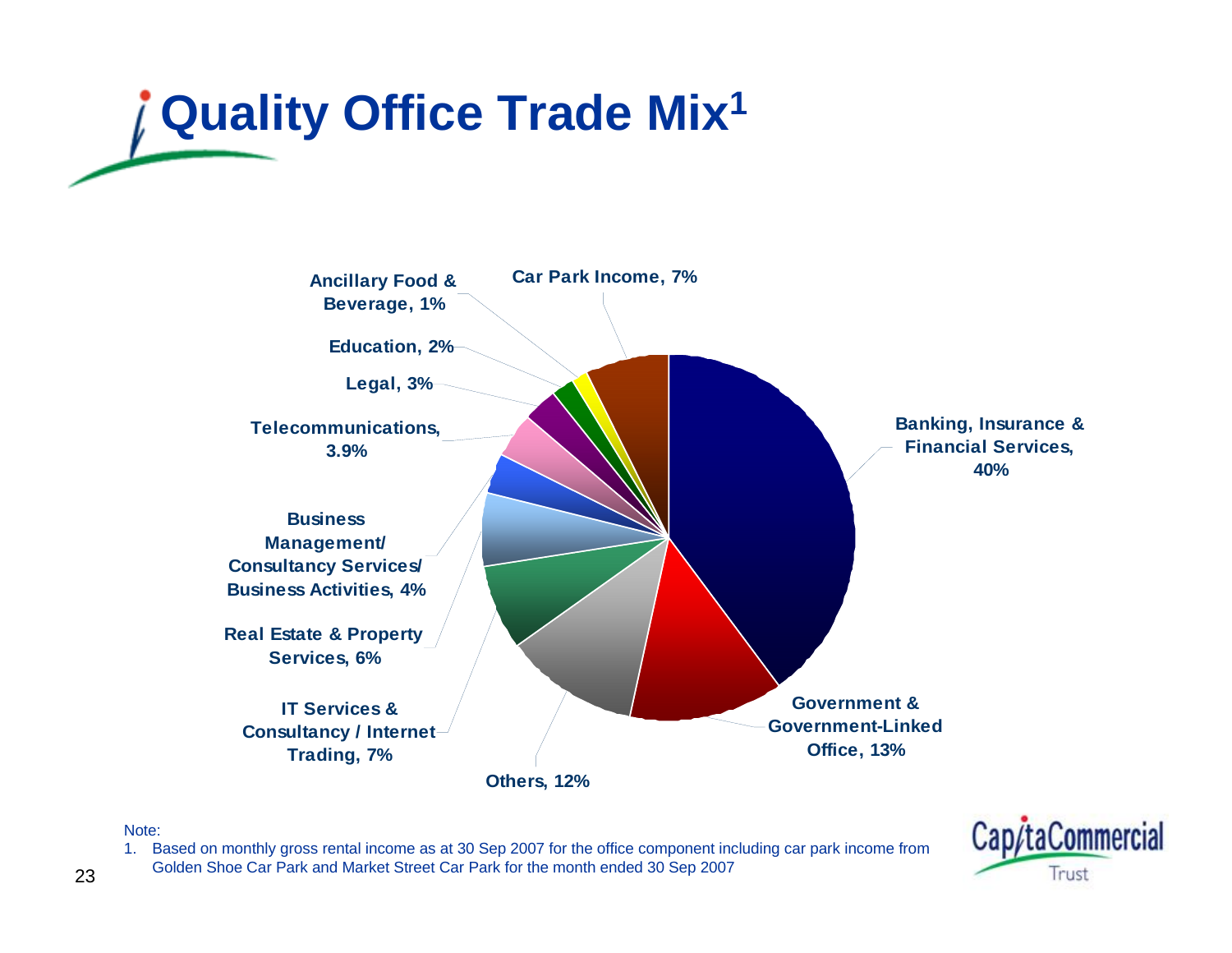# **80% Contribution1 from Prime Assets**



#### Notes:

1. Based on Gross Revenue for the period 1 Jan 2007 to 30 Sep 2007



2. Represents CCT's interest of 60% in Raffles City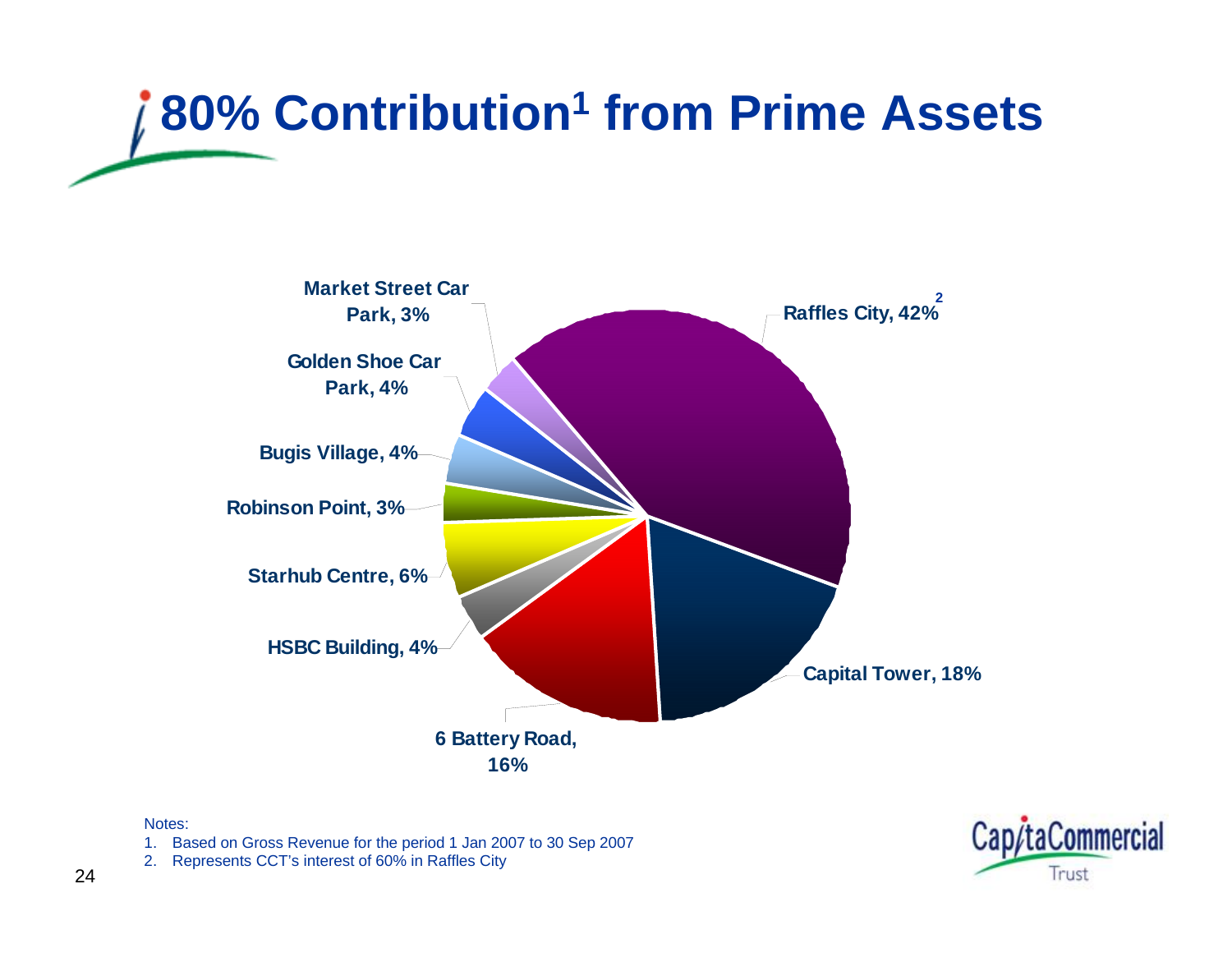## **Gross Revenue - By Asset**

|                               | <b>Actual</b>             | <b>Actual</b>             |                           | <b>Actual</b>             |              |  |
|-------------------------------|---------------------------|---------------------------|---------------------------|---------------------------|--------------|--|
| 3Q 07 vs 3Q 06                | 1Q 2007<br><b>S\$'000</b> | 2Q 2007<br><b>S\$'000</b> | 3Q 2007<br><b>S\$'000</b> | 3Q 2006<br><b>S\$'000</b> | Var.<br>$\%$ |  |
| <b>Capital Tower</b>          | 10,468                    | 10,724                    | 10,968                    | 10,477                    | 4.7          |  |
| <b>6 Battery Road</b>         | 9,068                     | 9,210                     | 9,712                     | 8,237                     | 17.9         |  |
| <b>HSBC Building</b>          | 2,116                     | 2,163                     | 2,184                     | 2,116                     | 3.2          |  |
| <b>Starhub Centre</b>         | 3,271                     | 3,379                     | 3,358                     | 3,195                     | 5.1          |  |
| <b>Robinson Point</b>         | 1,635                     | 1,731                     | 1,819                     | 1,605                     | 13.3         |  |
| <b>Bugis Village</b>          | 2,271                     | 2,261                     | 2,335                     | 2,055                     | 13.6         |  |
| <b>Golden Shoe Car Park</b>   | 2,368                     | 2,517                     | 2,596                     | $1,671^1$                 | 55.4         |  |
| <b>Market Street Car Park</b> | 1,555                     | 1,702                     | 1,749                     | 651 <sup>1</sup>          | 168.7        |  |
| <b>Sub-Total</b>              | 32,752                    | 33,687                    | 34,721                    | 30,007                    | 15.7         |  |
| 60% Interest in RCS           | 23,903                    | 24,429                    | 25,005                    | 7,305                     | 242.3        |  |
| <b>Gross Revenue</b>          | 56,655                    | 58,116                    | 59,726                    | 37,312                    | 60.1         |  |

### Notes:

1. Under-going asset enhancement work during 3Q 2006

2. For month of September 2006 only as Raffles City was acquired on 1 September 2006

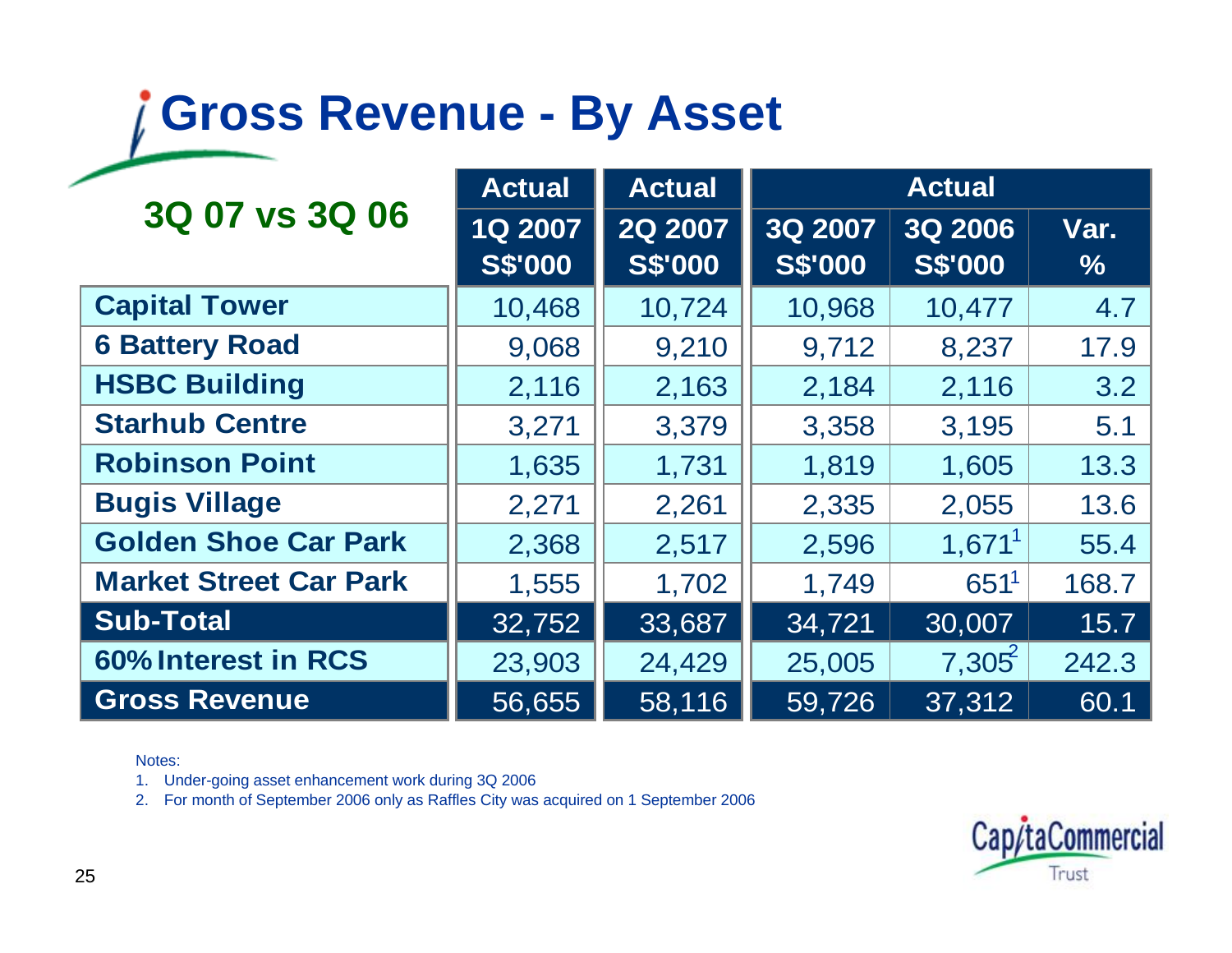## **Net Property Income - By Asset**

| 3Q 07 vs 3Q 06                   | <b>Actual</b>             | <b>Actual</b>             | <b>Actual</b>             |                                  |              |
|----------------------------------|---------------------------|---------------------------|---------------------------|----------------------------------|--------------|
|                                  | 1Q 2007<br><b>S\$'000</b> | 2Q 2007<br><b>S\$'000</b> | 3Q 2007<br><b>S\$'000</b> | <b>3Q 2006</b><br><b>S\$'000</b> | Var.<br>$\%$ |
| <b>Capital Tower<sup>1</sup></b> | 7,389                     | 7,223                     | 7,071                     | 7,487                            | (5.6)        |
| <b>6 Battery Road</b>            | 6,849                     | 6,520                     | 6,808                     | 6,005                            | 13.4         |
| <b>HSBC Building</b>             | 2,103                     | 2,147                     | 2,169                     | 2,109                            | 2.8          |
| <b>Starhub Centre</b>            | 2,450                     | 2,535                     | 2,522                     | 2,317                            | 8.8          |
| <b>Robinson Point</b>            | 1,186                     | 1,125                     | 1,225                     | 1,126                            | 8.8          |
| <b>Bugis Village</b>             | 1,804                     | 1,792                     | 1,844                     | 1,632                            | 13.0         |
| <b>Golden Shoe Car Park</b>      | 1,694                     | 2,048                     | 1,935                     | 1,047                            | 84.8         |
| <b>Market Street Car Park</b>    | 1,172                     | 1,360                     | 1,275                     | 338                              | 277.2        |
| <b>Sub-Total</b>                 | 24,647                    | 24,751                    | 24,849                    | 22,061                           | 12.6         |
| 60% Interest in RCS              | 17,393                    | 17,782                    | 17,648                    | 5,346                            | 230.1        |
| <b>Net Property Income</b>       | 42,040                    | 42,533                    | 42,497                    | 27,407                           | 55.1         |

### Note:

1. Lower net property income due to higher property tax, utility expenses and marketing expenses

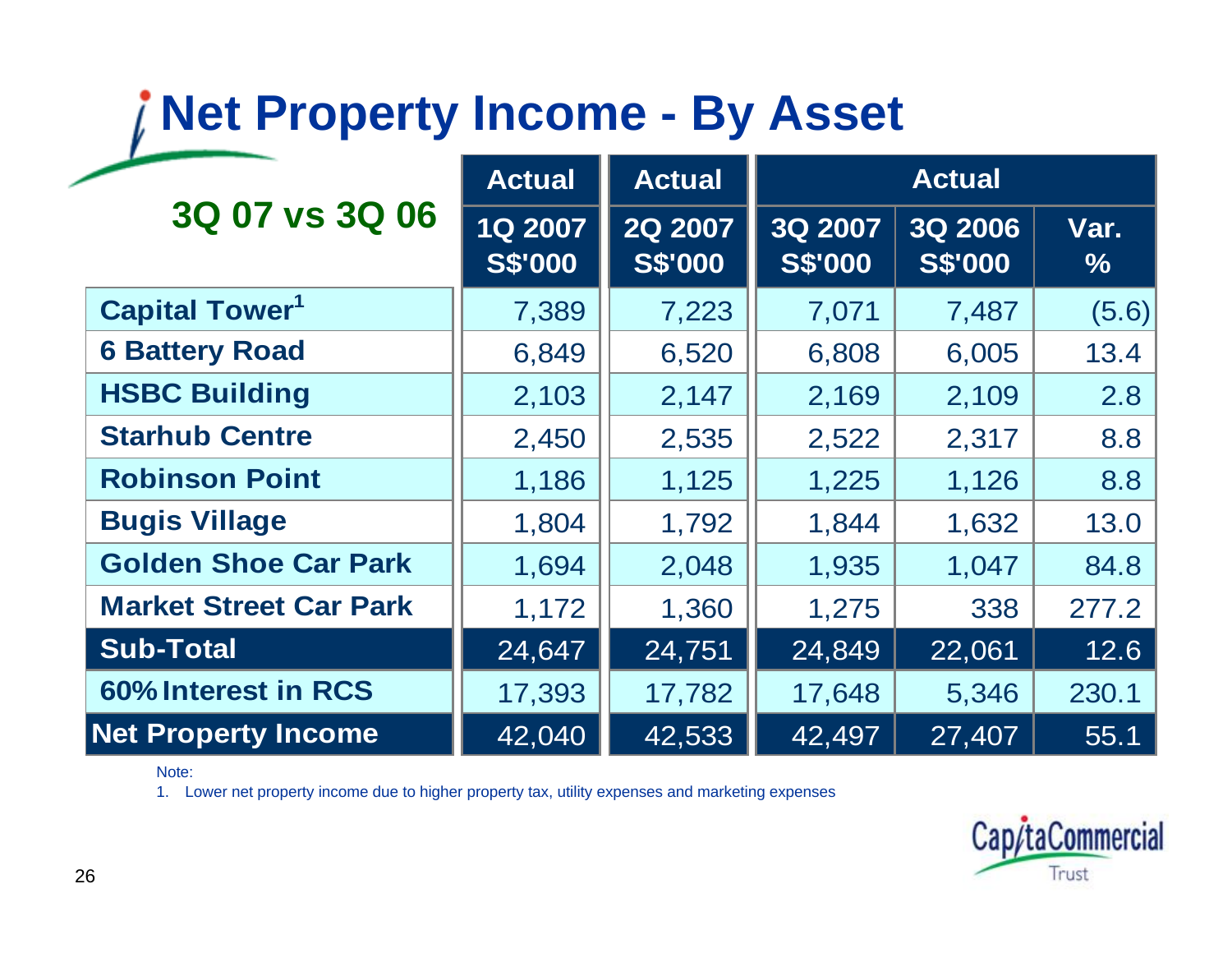## **Top Ten Tenants (Committed) @ 30 Sep 07**

| <b>Tenants</b>                                                 | Lease Expiry Date <sup>1</sup> | % of Gross<br><b>Rental</b><br><b>Income</b> |  |
|----------------------------------------------------------------|--------------------------------|----------------------------------------------|--|
|                                                                |                                |                                              |  |
| <b>RC Hotels (Pte) Ltd</b>                                     | Dec 2007, Feb 2008,            | 20.4%                                        |  |
|                                                                | Jul 2008, Jun 2010, Nov 2016   |                                              |  |
| Government of Singapore Investment Corporation Private Limited | <b>Jan 2008</b>                | 6.6%                                         |  |
|                                                                | Jan 2008, Oct 2009,            | 5.7%                                         |  |
| <b>Standard Chartered Bank</b>                                 | Dec 2009, Feb 2010, Jan 2020   |                                              |  |
| The Hongkong and Shanghai Banking Corporation Limited          | Apr 2012                       | 4.5%                                         |  |
| JPMorgan Chase Bank, N.A.                                      | Dec 2007                       | 4.0%                                         |  |
| Robinson & Company (Singapore) Private Limited                 | Mar 2010                       | 3.4%                                         |  |
| Cisco System (USA) Pte. Ltd.                                   | Feb 2010                       | 2.4%                                         |  |
| CapitaLand Group <sup>2</sup>                                  | Jun 2008, Jul 2009, Jan 2010   | 2.3%                                         |  |
| Economic Development Board <sup>3</sup>                        | Feb 2008, Jun 2009             | 2.2%                                         |  |
| StarHub Ltd.                                                   | Nov 2007, Feb 2009             | 1.7%                                         |  |
| <b>Top 10 Tenants</b>                                          |                                | 53.2%                                        |  |
| <b>Other Tenants</b>                                           |                                | 46.8%                                        |  |
| <b>TOTAL</b>                                                   |                                | 100.0%                                       |  |

Notes:

1. Some of the tenants above have signed more than one tenancy agreement and this has resulted in more than one expiry date for such tenants

2. Comprises CapitaLand Limited and CapitaLand Commercial Limited

3. Comprises Economic Development Board and TIF Ventures Pte Ltd, an indirect wholly-owned subsidiary